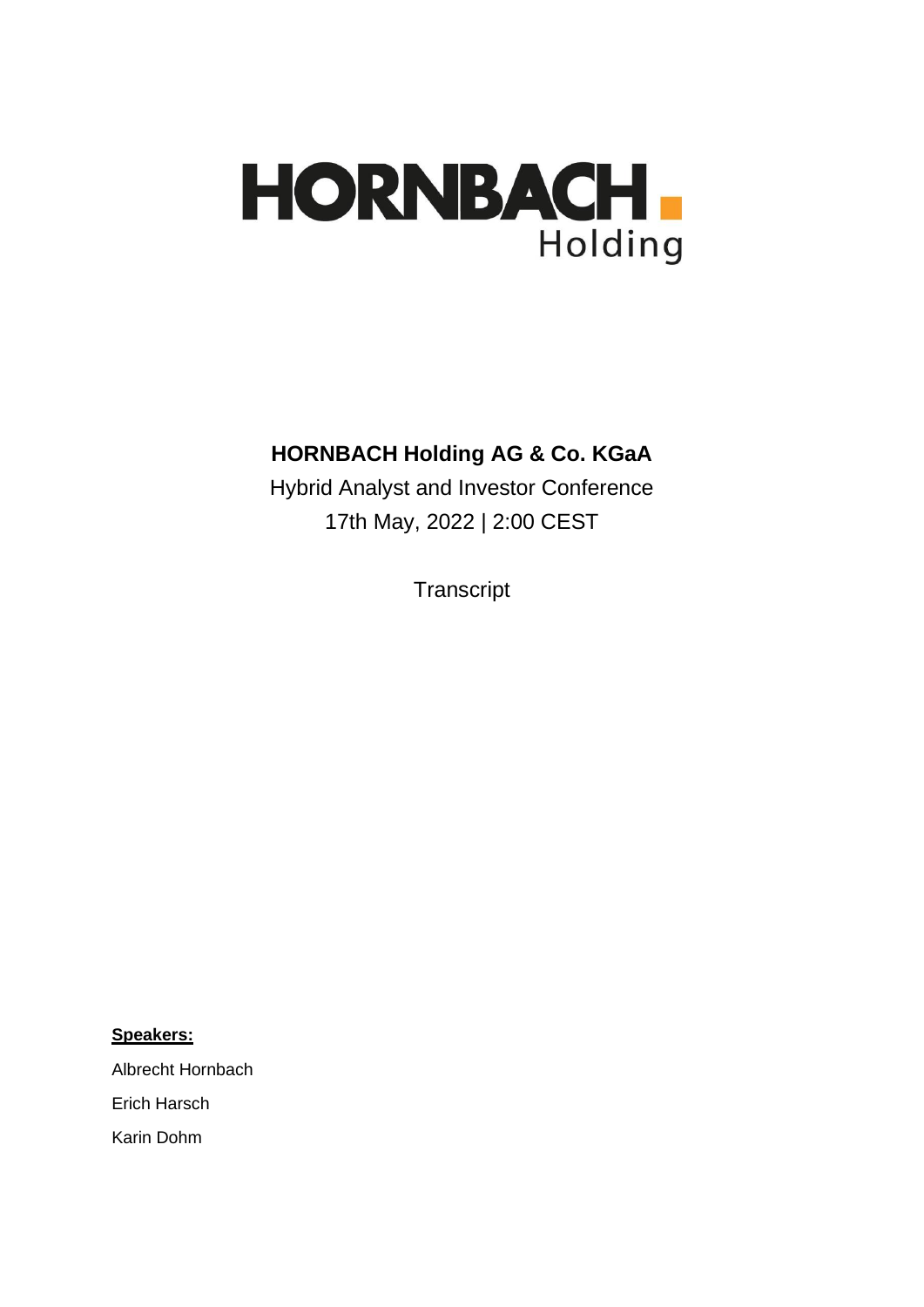

Antje Kelbert Welcome to our Hybrid Analyst and Investor Conference of Hornbach Holding. My name is Antje Kelbert, Head of Communications and Investor Relations at HORNBACH. On behalf of HORNBACH Holding and the entire Communications and Investor Relations team, I'm delighted to welcome you personally again here in Frankfurt today. At this point, a warm thank you also to our host, DZ Bank, where we are today. Thank you very much that we are here today.

> We would also like to extend a warm welcome to our participants who have joined us digitally today for our hybrid event. This hybrid format is a first for us and we look forward to the joint conference with physical and digital participants, who can follow the event via the webcast stream. I would like to extend an equally warm welcome to our board members.

> From HORNBACH Management AG, CEO, Albrecht Hornbach, and our CFO, Karin Dohm, are with us today. HORNBACH Baumarkt is represented by CEO, Erich Harsch. According to today's schedule, Mr Hornbach and Mr Harsch will first provide an overview of the past financial year, 2021/22, and will present the Group's key developments. Miss Dohm will then conclude with a tour of the financial results and explain the most important key figures.

> Afterwards, you will have the opportunity to raise questions to the speakers. This will not only be possible for participants here in the room but also for our digital participants. But questions cannot be asked via the webcast tool. You have to dial in by telephone. To do so, please use the dial-in details that were sent to you by email upon registration. If you need the help of an operator during the conference call, please press star and zero on your phone.

> I would like to draw your attention to the fact that this conference will also be broadcast via video and telephone and that video and audio recording as well as a transcript of the entire event will also be made, which will subsequently be published on the company's website. If you continue to participate in the conference, you declare your consent to this data processing. Please note also our disclaimer, which is valid for the presentation as well as for the entire Q&A session.

> And now, I will hand over to our CEO, Albrecht Hornbach, and look forward to the following presentation.

Albrecht Hornbach Thank you. Ladies and gentlemen, a warm welcome to our Annual Results Analyst Conference for 2021/22. I am delighted that having missed two years due to the pandemic, we can welcome some of you in person for the first time again. And there are some familiar faces here as well. It's good to see you. This is the first time we are holding our Annual Results Press and Analyst Conference as a hybrid event. Some of you are joining us online while others have come here to Frankfurt. That shows how right it was to draw on digital possibilities and combine this with the familiar format.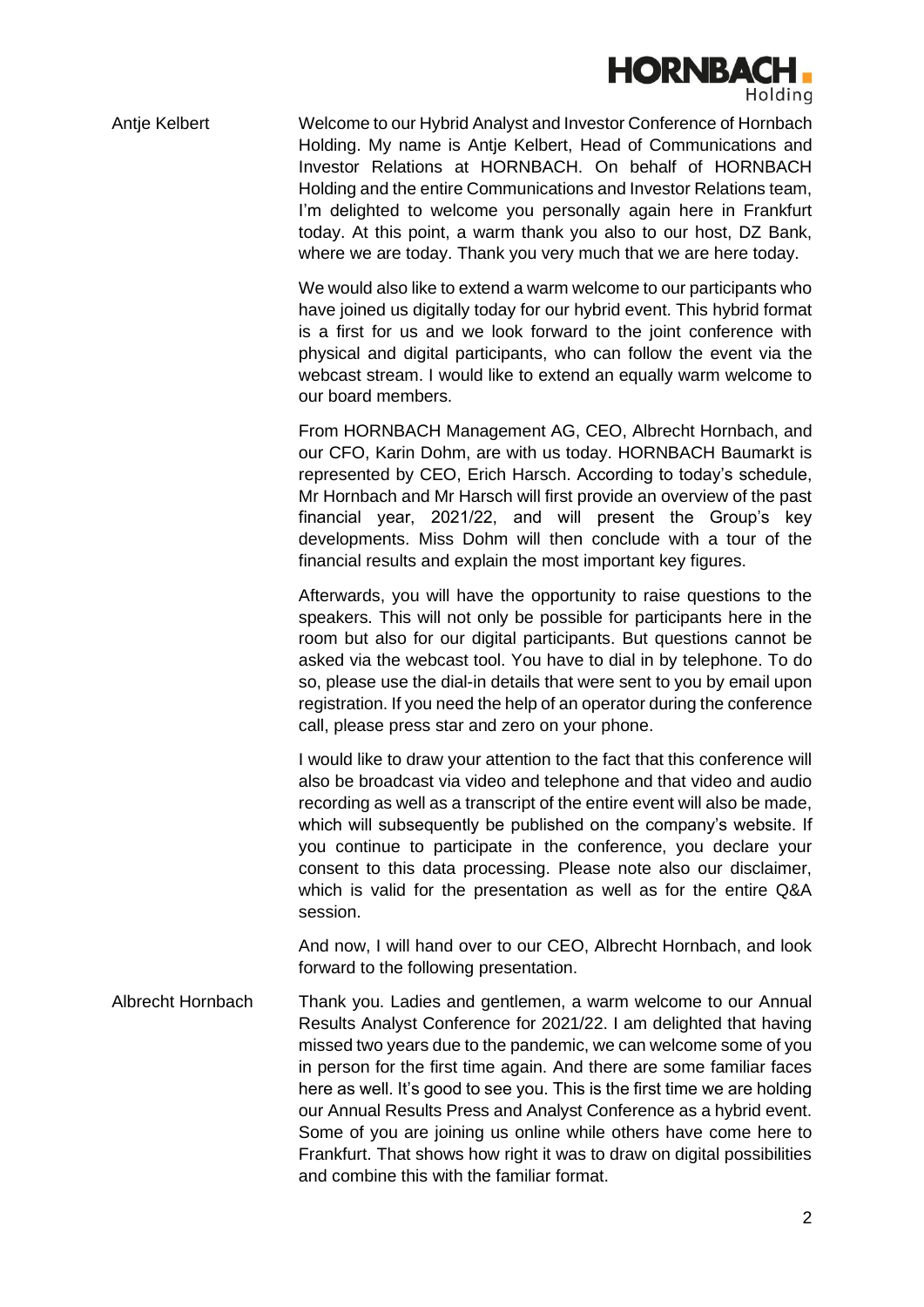

We need no further introduction because we are already right on topic. We want to discuss the past financial year with you today and give you an outlook for the 22/23 financial year. At this event in the past, we always spoke to you about the performance of two shares, that of HORNBACH Holding AG & Co. KGaA and that of HORNBACH Baumarkt AG. We decided to withdraw the HORNBACH Baumarkt AG from the stock exchange at the beginning of the year and we successfully completed this delisting as of February 28.

Why did we do that? Our ongoing status as a family-led company has been secure since we converted the holding company into a limited partnership by shares. And that means there was no longer any need for a duplicate listing. Now we have streamlined our capital market presence. In future, we will be able to present ourselves and our success story to the capital market in a more focused manner as one company.

And to say it right away, 21/22 was a further record year for HORNBACH, one with exceptionally strong results. If you have followed our company and our sector for some time now, you will already know what effects, both positive and negative, Coronavirus had on our business. The second year of the pandemic, with lockdowns and the Bundesnotbremse in Germany was also a huge challenge for all of us. But, and that is also an insight gained this year, we once again managed to seize the opportunities presented by the crisis and emerged from the situation in even better shape. Together with Erich Harsch and Karin Dohm, I will be telling you how we managed that.

Ladies and gentlemen, in its second year as well, the pandemic promoted a trend which almost nobody escaped. I imagine you will all have noticed that in your neighbourhood, your surroundings or even yourselves. At some point during the pandemic, while working from home, seeing to home schooling for the children and generally spending far more time at home, many people took the opportunity to tackle projects in their apartments, houses and gardens. And that certainly gave them a great deal of positive energy.

Now that most restrictions have been lifted, we can move around more freely again, and day-to-day life is beginning to feel more normal, now we can see that this trend towards homing and cocooning is still intact. People have developed a taste for it. Anyone who has actually started improving their own surroundings does not suddenly stop just because the restaurants and museums are open and they can go on holiday again. Put simply, people are far more attached to their own four walls now than they were before the pandemic. And this trend will continue. A much-cited study by the management consultancy, Accenture, even refers to a Decade of the Home.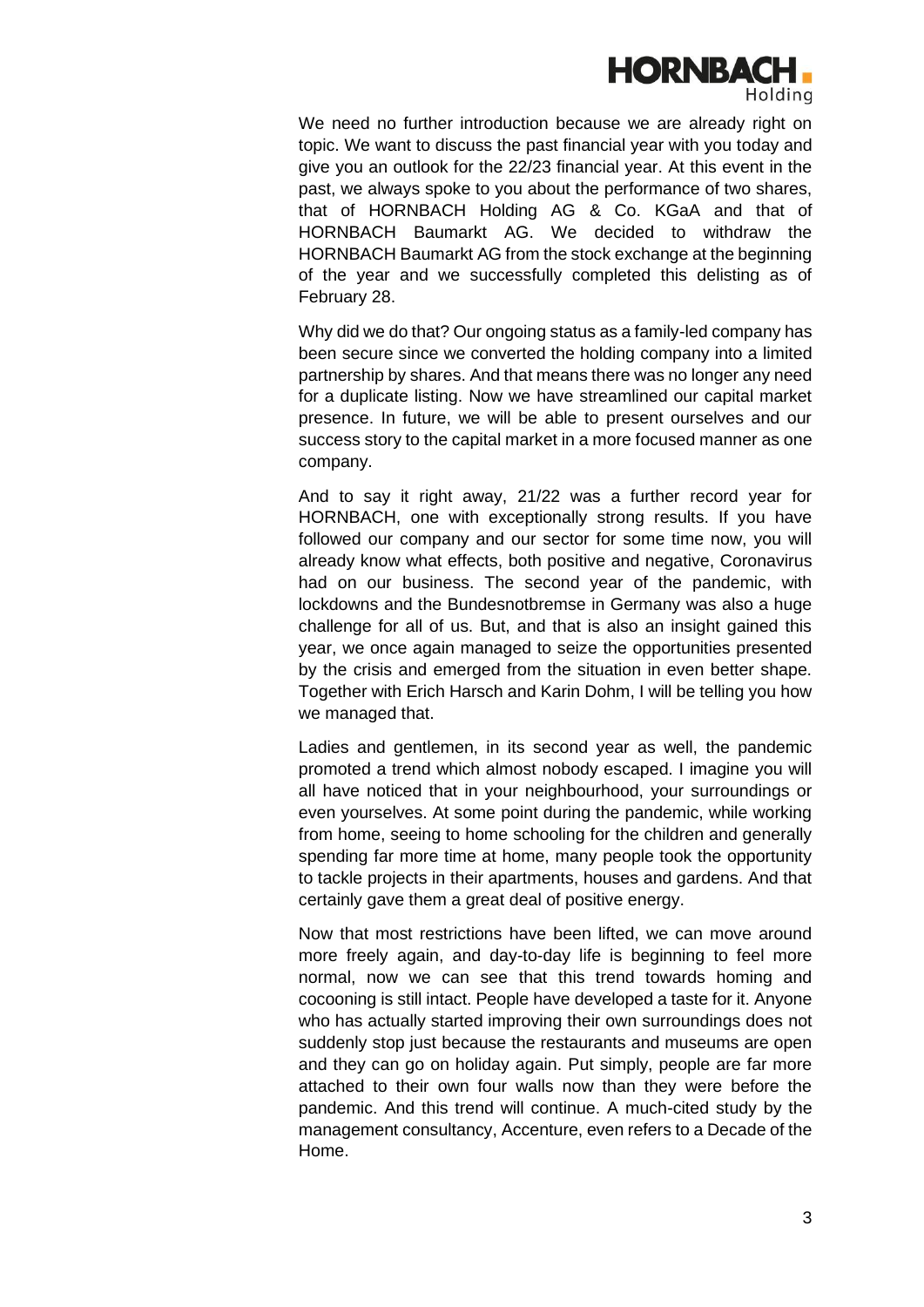

Having said that, the pandemic also affected us directly and is still doing so. Many of our suppliers were and are directly or indirectly affected by production downtime, supply shortages for commodities, containers not being available, ports being closed, and other problems. It goes without saying that we have noticed that as well. Prices are rising, goods arrive late or not at all.

That all sounds like difficult times. And yet the figures which my colleagues will present in detail once I have finished tell a very different story. As I already mentioned, 21/22 was another record year for us. I would like to highlight one or two aspects right away.

The HORNBACH Group concluded the financial year with sales growth of 7.7%. Its sales rose to 5.875 billion. This growth was driven by all company divisions, Germany and abroad, do-it-yourself retail and the builders' merchant business, online and stationary.

Our largest operating subgroup is HORNBACH Baumarkt AG, which operated 167 locations and nine online shops at the balance sheet date. This subgroup grew its sales by 7.4% to 5.496 billion. In Germany, our do-it-yourself stores and garden centres increased sales by 4.8% to 2.78 billion, and our international locations in eight countries outside of Germany generated roughly the same volume of sales. Here, sales grew by 10.3% to 2.716 billion.

Our online sales, this is including click-and-collect, rose by 10.5% to 944 million. The Hornbach Baustoff Union GmbH subgroup rounded off the superb sales performance of the HORNBACH Group with sales growth of 11.8%. And not only that, taking over two locations in Saarland, it will press ahead with its successful growth strategy in the new financial year as well.

We also have pleasing news when it comes to our earnings. Thanks to strong sales growth, the HORNBACH Group increased its earnings significantly compared with the previous year.

The HORNBACH Group's adjusted EBIT, i.e. EBIT adjusted to exclude non-operating, one-off items, grew by 11% to 363 million. At the HORNBACH Baumarkt AG subgroup, adjusted EBIT rose by 13% to 315 million. This means that, with this important key figure, they even beat the record earnings reported for the previous year. The adjusted EBIT margin for the overall group climbed from 6.0% to 6.2%. That too is a record level, higher than at any time since we converted to IFRS accounting 20 years ago.

Earnings per share jumped from €10.33 to €12.48. We are very pleased with our performance in the past financial year, which was driven by three absolutely critical success factors. I will begin with our successful digitalization strategy.

More than 12 years ago, we were one of the first companies in the do-it-yourself sector to start digitalization, or to start digitalizing our business while most of the sector was really quite late to follow suit.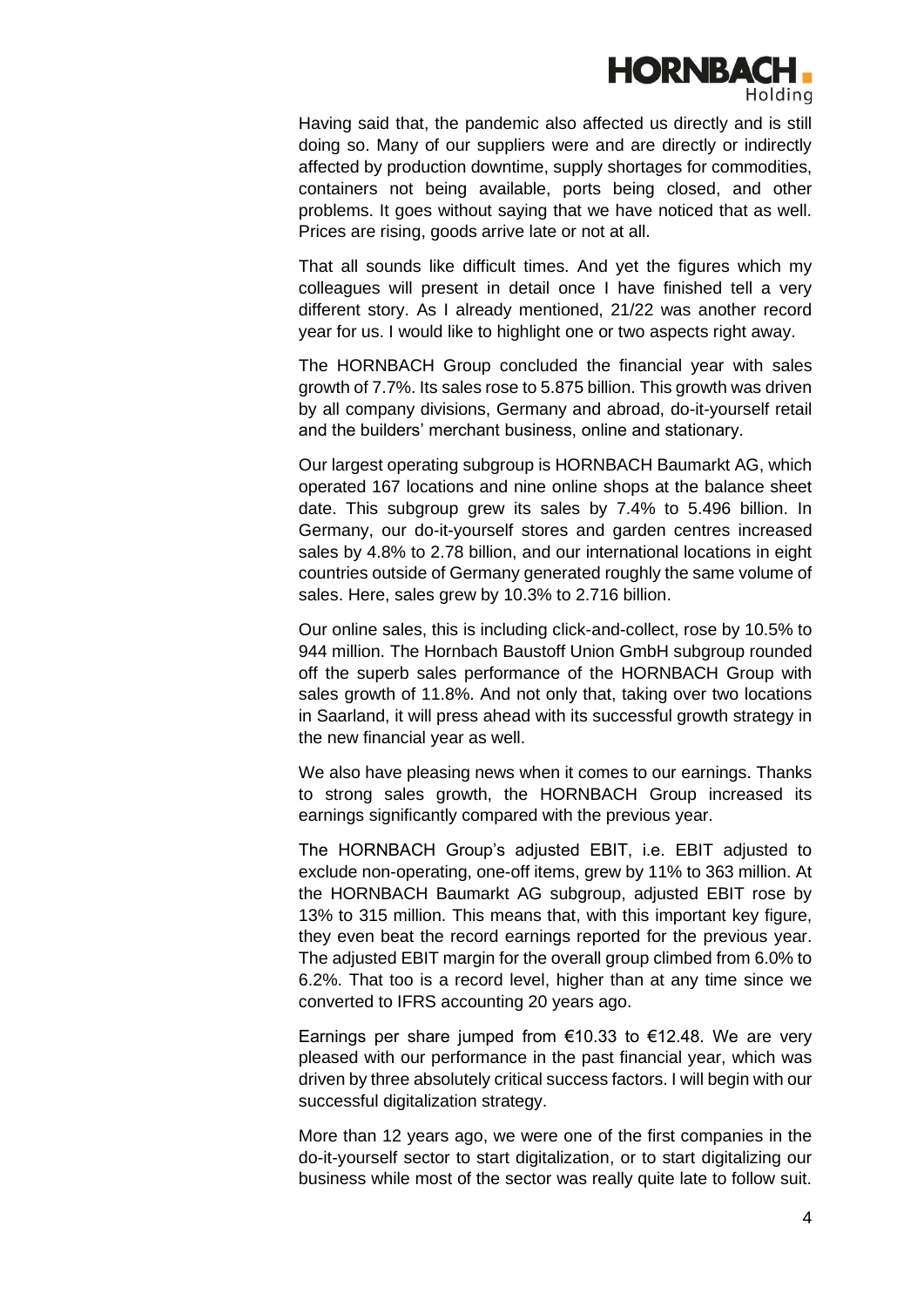

We made massive investments in this field because we were, and we are, convinced that viewed in the long term, digitalization will be crucial to our success story. Today, we are reaping the benefits for this forward-looking approach. We have profited from our head start, and extended it further. Now we have the top-performing online shop in the sector, with around 250,000 articles available at the German site.

So what is the secret? Other retailers use their distribution channels separately and refer to multichannel or omnichannel site sales. Since launching our digitalization campaign, we have relied on our own strategy, interconnected retail, or ICR for short. That means we consistently dovetail our stationary product range with the opportunities presented by online shopping. We bring the internet, with all of its possibilities, into the stores, and vice versa, create a genuine shopping experience for consumers at home. We see ourselves as pioneers in this area and we'll consistently uphold our ICR strategy.

Another key aspect is that ICR also has a cultural component. We never attempted to separate the channels in organisational or physical terms. All of our staff factor ICR into their solutions. The stores do not view the online business as a competition, but rather as a key component of our business model, one that generates additional sales and from which ultimately we all benefit together.

The second success factor is our supply chain and logistics concept. During the lockdowns, 140 of 161 stores at the time were closed. That did not lead to a suspension of business. Quite the opposite. We spontaneously converted our stores into distribution centres from which we sent goods directly to customers.

Having said that, even the best logistics are of little use if the flow of goods, the supply chain, is disrupted. Here too, we were able to draw great benefit during the pandemic from structures that were in place and highly functional. We have been focused on improving the ways we use freight space since 2012 already. In times of rising freight costs, we are now benefiting from that.

Not only that, since the onset of the pandemic, we have created additional storage capacities, taking a highly forward-looking approach to procurement, and made flexible use of various transport options to secure the availability of goods for our customers. We have longstanding relationships with our suppliers and a multisupplier strategy that allows us to draw on alternative supply sources when necessary.

That all said, our employees, our colleagues, are still the most important success factor. I have spoken a great deal about flexibility, about the need to be open to new opportunities and the challenges presented to us by the pandemic. Our success despite all of the challenges is thanks, above all, to our committed workforce. Just two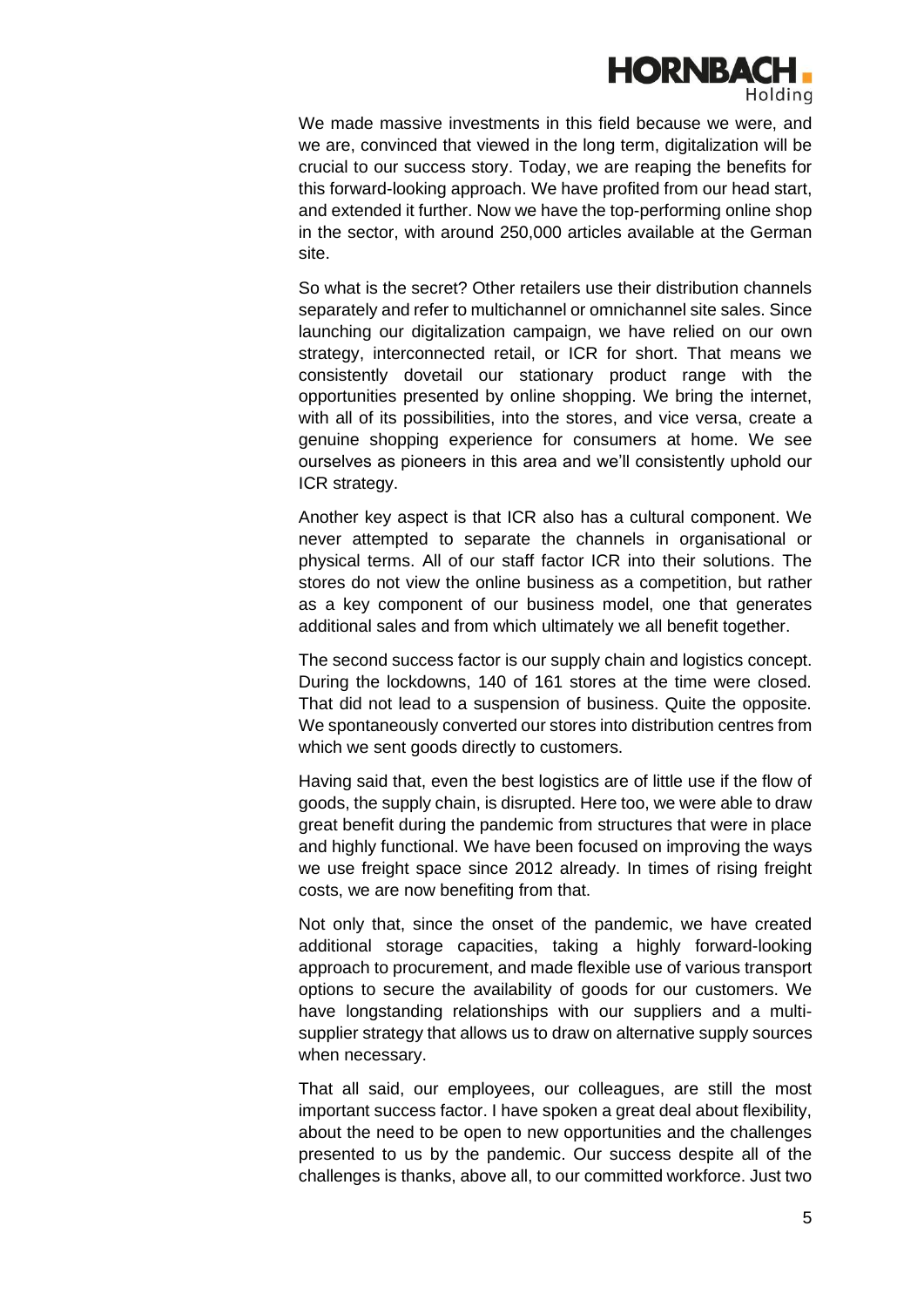

examples.

Right at the beginning of the pandemic, the team at our stores developed fantastic and highly effective measures to protect our customers spontaneously and at their own initiative. During the lockdowns in the past two years of the pandemic, employees who previously advised customers, worked at the checkouts or stocked goods into shelves switched to handling online orders, fetching goods from the shelves, packaging them, and sending them to customers. We heard of some staff members that walked up to 30 km at the store in just one working day to assemble online orders for customers.

We owe each and every HORNBACH employee, who now number nearly 25,000 in total, our special appreciation in these times. We know the extra efforts they made to serve our customers placed great demands on them. A decade of home, functioning structures, and the motivated team, these give good reason to be optimistic about the future.

At the same time, we are, of course, also watching developments in Ukraine with great concern. Regardless of any implications for our company, which Erich Harsch will refer to in greater detail, our wish and hope is that it will finally be possible to end the war. The suffering on the part of those affected moves us greatly and we are committed in a variety of ways to doing our part to help the civilian population.

All that now remains is for me to thank you formally for your interest and to hand over to Erich Harsch.

Erich Harsch So, thank you, Mr Hornbach. Ladies and gentlemen, I too would like to offer you a very warm welcome to our Annual Results Press Conference. As Albrecht Hornbach has already said, we can look back on a record year. I would like to follow up now by looking at the statistics for the sector a little bit more closely. How is our company's positive performance to be viewed when compared with the rest of the sector? How has our market position developed?

> Before I begin, I would like to pick up on Albrecht Hornbach's comments on the situation in Ukraine. HORNBACH does not have any stores in Russia or Ukraine and we also do not have any direct business relationships in either country. Having said that, the war is close to us. Very close, in fact. We have stores in Slovakia and Romania, two countries directly bordering Ukraine.

> Particularly at our two stores in the East of Slovakia, not far from the Ukrainian border, many of our staff have relatives and friends who have been directly affected by the war. That puts the news from this region in a completely different perspective for the colleagues on location but also for us. This is why we are helping wherever we can with everyday necessities, so material donations in particular, and with financial assistance, not only in Germany but also in our country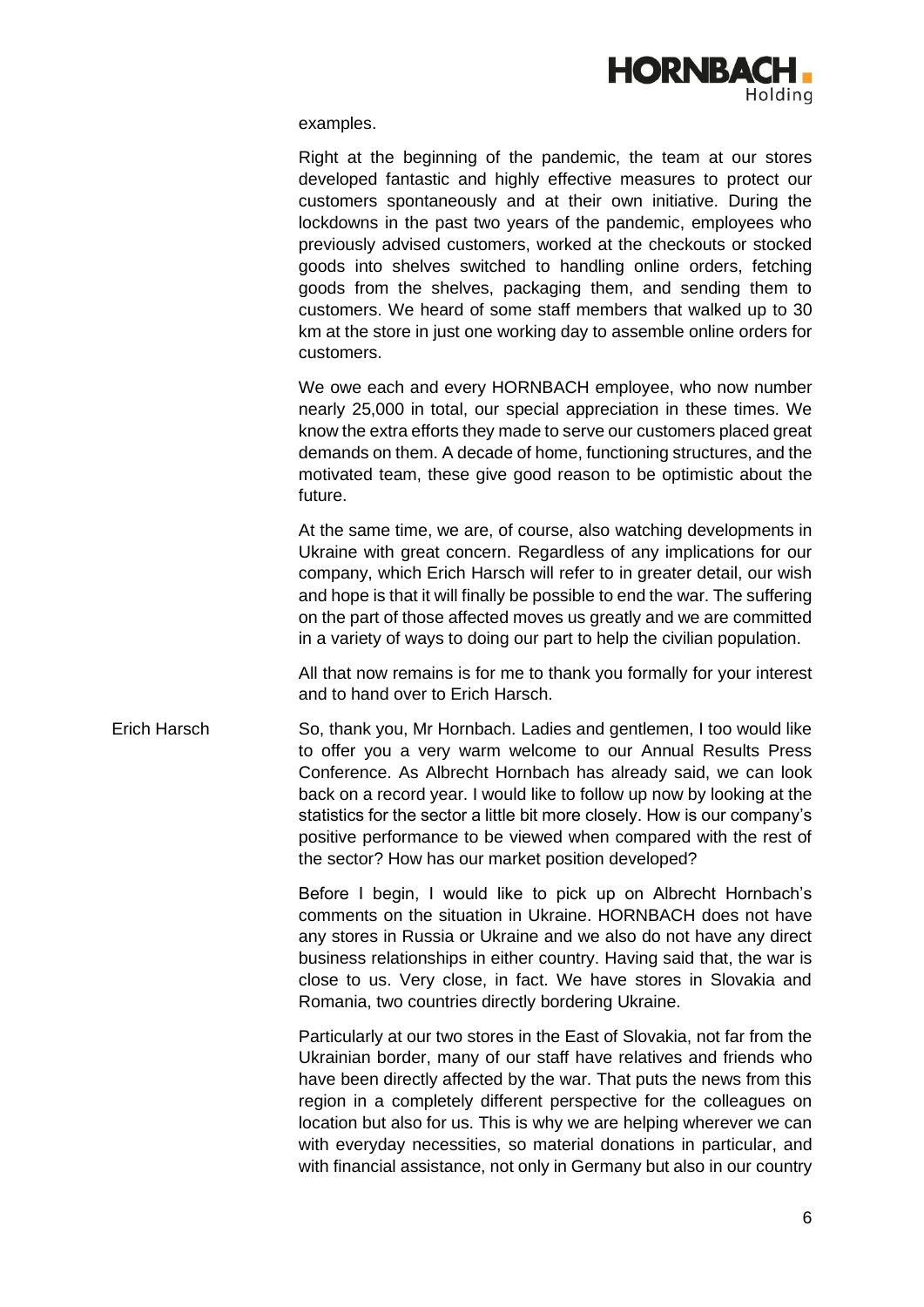

companies.

Our Czech Republic and Slovakia regions spontaneously supported an initiative to supply people affected by the war with around €200,000. And it goes without saying that we automatically give leave to those colleagues who have to take care of affected relatives. Let us hope that the situation changes quickly and that people there can finally live in peace and freedom again.

Turning back to our company and our business performance in the past financial year. We already heard that the past year was exceptionally good for the HORNBACH Group. How good the year actually was is particularly clear if we compared the figures Albrecht Hornbach just presented with those of our competitors. As you will recall, 2020 was a record year for the whole sector, a year in which nearly all companies generated growth. So the question is, which companies managed to latch onto this success in 2021 as well? Let's have a look at the DIY market.

The new sector statistics compiled by the Dähne Publishing House are due for release in just a few days. They have already communicated one fact in advance. Of the six largest DIY companies in terms of sales in Germany, according to the statistics collected by Dähne, only one of them managed to post further sales growth after the pandemic-driven boom in 2020, and that was HORNBACH.

All other major competitors, Obi, Bauhaus, Hagebau, Toom and Globus, were not quite able to build on the previous year's success and reported declines in their sales performance, of course because of the lockdown situations, the Bundesnotbremse in Germany.

The two-year statistics compiled for 2019 to 2021 show that we achieved the highest sales growth in the sector. This way, we have overtaken Hagebau and Toom and advanced to number three among the DIY companies with the highest sales in Germany.

I have no doubt that you will already have seen it in our numerous presentations. In terms of total sales in our international business, we have held third position among German DIY store operators for many years now. But if you look at our sales in Germany alone, we were long only the fifth-largest player in the sector. And now, we have taken a major leap forward to position three, and that by building on our own resources.

We have grown significantly faster than the market, and that is of course also reflected, very pleasingly, in our market share. Based on GfK figures, HORNBACH Baumarkt's share of the German DIY market grew from 14% up to 15.1% in the 2021 calendar year.

And we are still highly successful in our international business. In the Czech Republic, for example, we have a market share of 33% and are already the top player in the sector. And if we look at the Netherlands, we can see that in parallel with the 25th anniversary of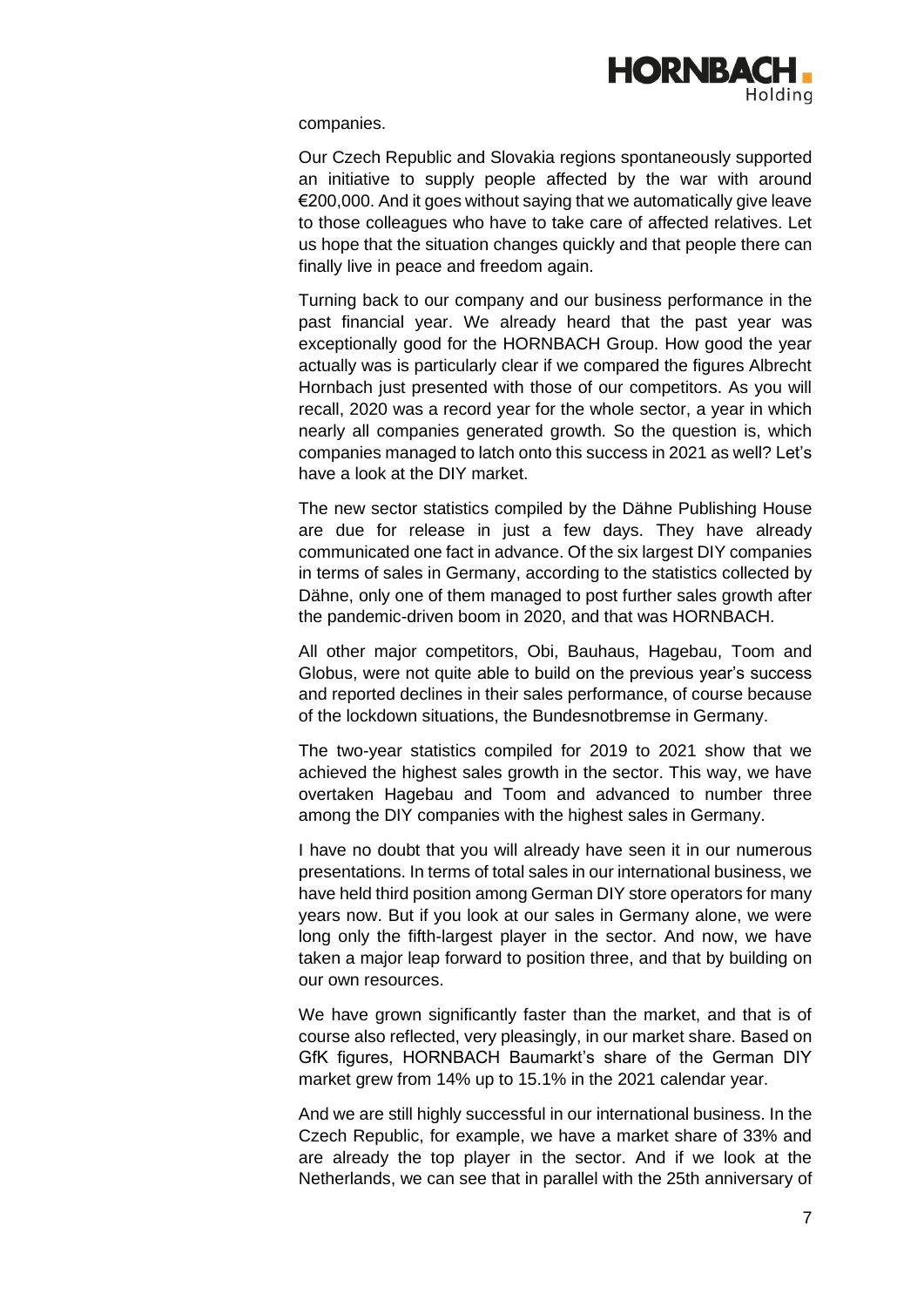

our market entry, we are close to achieving 25% market share. With eight new stores opening in the past seven years, the Netherlands is one of our fastest-growing country markets.

So the question now is, what have we done differently to our competitors? Albrecht Hornbach already referred to the importance of our ICR strategy. That is fundamental to our success. After all, our pleasing sales growth was driven not by acquisitions or many new store openings, but chiefly by our own internal resources, our ICR strategy, our smart procurement and stocking policies, and the great, great personal dedication shown by our colleagues.

To do justice to the importance of digitalization and all the opportunities it presents, we have set ourselves the standard of being the technology leader within our sector, within the baumarkt sector. We have our own development team, with 80 employees alone working on the web shop, the app, and the relevant interfaces.

Technology is key to our success. And that is precisely why we are permanently investing in this field. For us, online and stationary are not two distribution channels. On the contrary, we interlink the two worlds closely to generate additional benefits for our customers, or to put it loosely, according to Aristotle, the whole is greater than the sum of its parts.

Let me give you some specific examples of how we interconnect our stationary and online businesses. For example, click-and-collect, the option to order goods at home or on the road with computer, tablet, or smartphone, and then simply collect them at the store.

Numerous retailers only discovered click-and-collect in the last years. This meant they could still generate a certain level of sales during the lockdowns and maintain their customer relationships. We at HORNBACH introduced this option across Germany in mid of 2011 already and then swiftly rolled it out to all other regions.

That gave our customers multiple advantages during the periods of lockdown. Not only that, many customers learnt to appreciate this service and are still using it much more frequently than before, even though the stores are open as usual again.

We have free Wi-Fi at our stores, which enables us to provide additional information and services to our customers. And by the way, that also creates absolute price transparency. For us, that gives us the opportunity to convince customers of our price leadership directly on location, at the shelf.

Over the past two years, customers have also made far greater use of the option of scanning purchases themselves with the HORNBACH app, and thus speeding up the payment process. And that trend is continuing. The display of product availability for a given product and its location within the store is another example, or the use of virtual reality glasses for bathroom planning, or online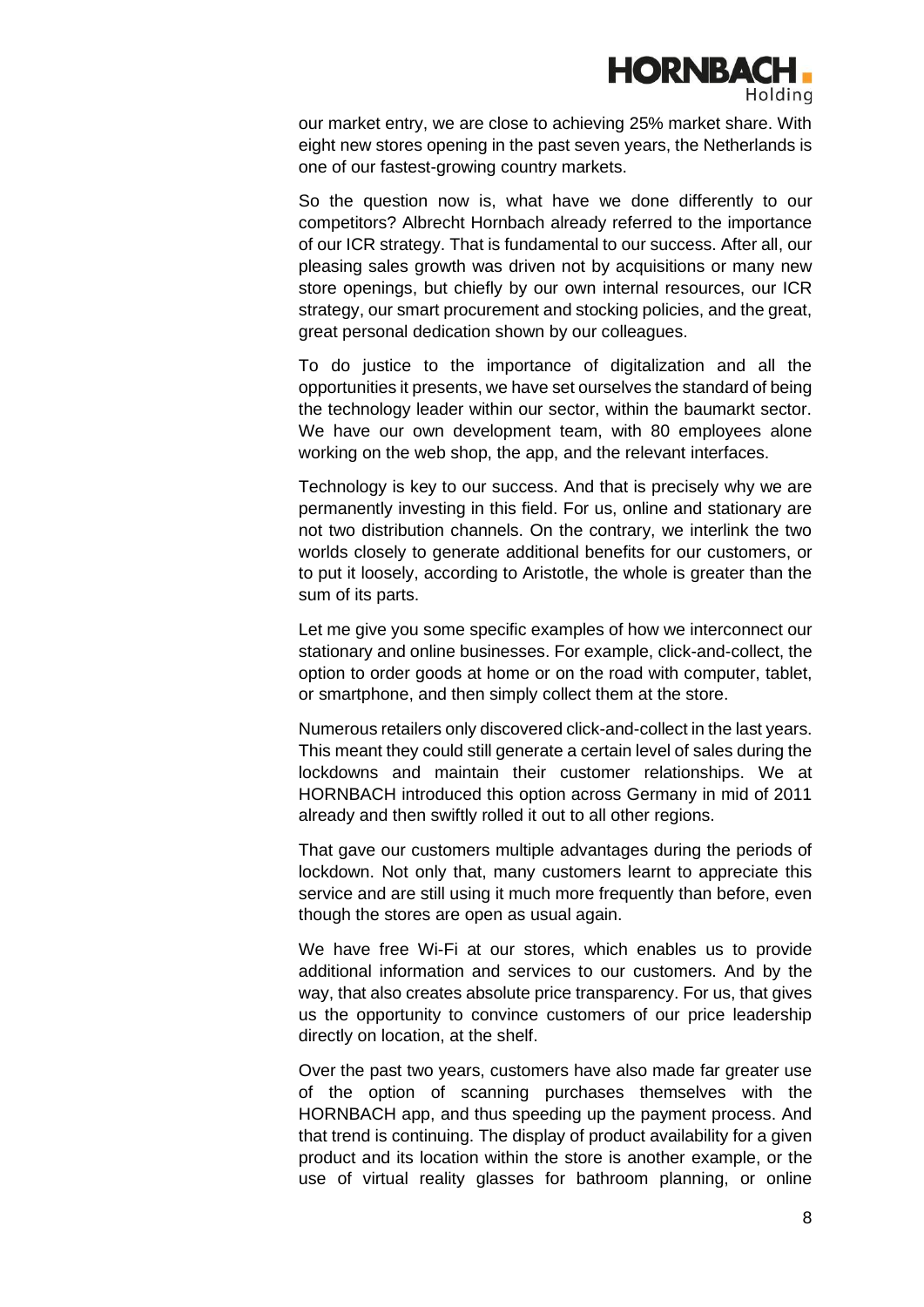

configuration for customised products, and much more.

No other stationary competitor generates more sales via digital channels than we do in our sector. At around €1 billion, online accounts for around 17% of total sales at HORNBACH Baumarkt AG. In reality, it's a lot more because many of our customers are informing themselves via our internet channel before visiting the store and then buying there. So online is very important for our business.

In Germany, not even Amazon, Zalando or Otto generated growth as high as ours in their online businesses in 2020. ICR is an essential part of our very own success. And this success would, of course, be unthinkable without the amazing commitment shown by our colleagues, on the one hand, in the specialist central departments and logistics services, and above all, at our stores. There, digitalization is not perceived as competition for the bricks-andmortar business, but rather, the benefits it brings to HORNBACH's consumer are valued overall.

Therefore, our colleagues use the options provided by the online shop and other digital aids in their daily work when advising customers, in sales activities, and when offering numerous services. That is crucial in making our customers feel comfortable and willing to draw on our services, and recommend them to others, very important.

We are well aware of the important role of our colleagues played in our successful growth in the past financial year. They have my absolute respect for what they have achieved under the difficult conditions, such as the mask load during physically demanding work. And I am delighted we were able to underline our appreciation with a decent profit-sharing scheme to our employees.

Before I hand over to my colleague, Karin Dohm, I would like to give a short outlook of the operative milestones in the current financial year. Inflation, unstable supply chains, bottlenecks in logistics, rising commodity and transport costs, many of the challenges that already accompanied us in the past two years, will remain with us. Given the geopolitical situation, they may even intensity further.

However, we will not let up in our efforts to constantly renew our business and act with great flexibility. We intend to build on our momentum this year as well. We have already opened two new DIY stores and garden centres in 2022, one in Slovakia, in Nitra, and one in the Netherlands, in Enschede, and the third is set to follow in Romania, in Constanta on the Black Sea in Romania, in the fall.

In Germany, we will open the next store in spring 2023, in this case in Leipzig. And of course, in parallel, we are also modernising and further expanding existing stores when it's possible and beneficial for our customers.

And when it comes to interconnected retail, our foot remains firmly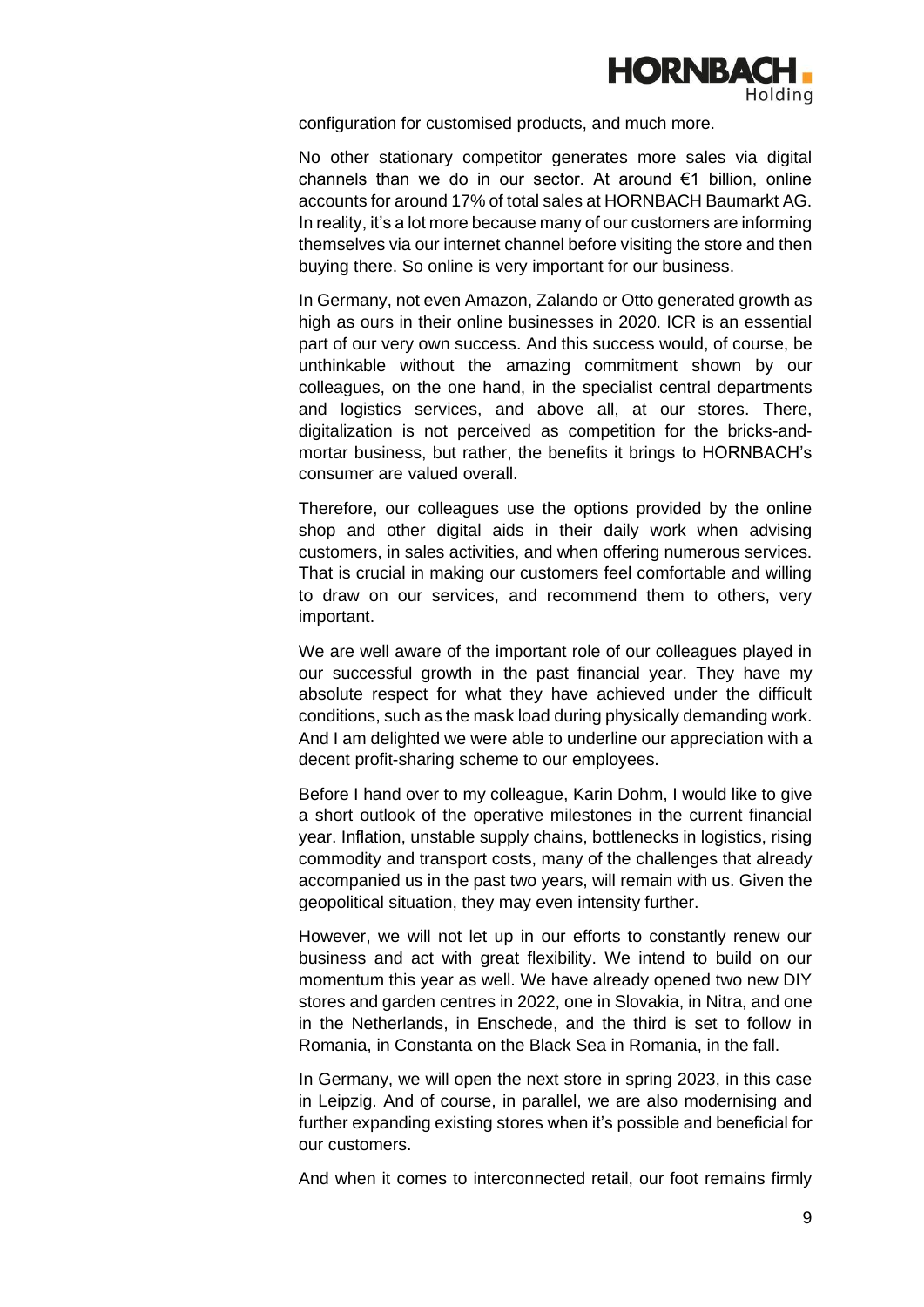

on the accelerator. In the current year, we will continue to invest in our online shops, staffand customer apps, and technology for use at our stores. We will be moving all our online shops to our new ecommerce platform which will offer us better scalability and greater flexibility.

Demand remains high and we expect the trend of consumers improving their own four walls to continue in the medium term as well, not least as ever more people will work from home, even now that the Coronavirus restrictions have been lifted. In that respect, we can look to the future with confidence. Our people at HORNBACH have amply demonstrated their ability to master even major challenges to the benefit of our customers.

Ladies and gentlemen, I would like to leave you with this positive outlook. Thank you for listening. I will now hand you over to Karin Dohm, my colleague on the Board of Management, who will take a closer look at our business results with you. Thank you very much.

Karin Dohm Thank you very much and also, from my side, a warm welcome. Very happy to now have a chance to do a deep dive into some of our figures. I know that Albrecht Hornbach and Erich Harsch gave you already quite a good overview about last year, so I will literally not go through all of those slides that you have in front of you but just do the one or the other as a deep dive to highlight what we think is especially important for you to have in mind, not only because of the performance of last year but because we see it as a continuation of the very good performance of HORNBACH in general, and also see that as the basis for the further growth of the company with regard to the next couple of years.

> So, as highlighted, we had a very successful year, not only in figures but also in making sure we further deliver on this organic growth customer journey that we highlight as being one of the core pieces of HORNBACH's DNA, not only those five new stores but also new formats, specializing specifically on floors. And as mentioned earlier, once again here also, Netherlands was one of the countries where we tried something new as it is one of our core dynamic countries in our footprint in the current setup.

> My colleagues already mentioned we had a good growth not only on the sales side by specifically also on the adjusted EBIT side, and I will come in a little bit more detail into the various components that led to that. One word here on the Capex side. You saw that when we went through the last fiscal year, we upgraded the guidance throughout the year. The last one was at the beginning of December, and we also had, as part of the communication, some words on the Capex.

> We didn't go beyond the 200 million which we originally envisaged. That wasn't because we held something back but that was because, as usual in these long-term investment cycles that we have for the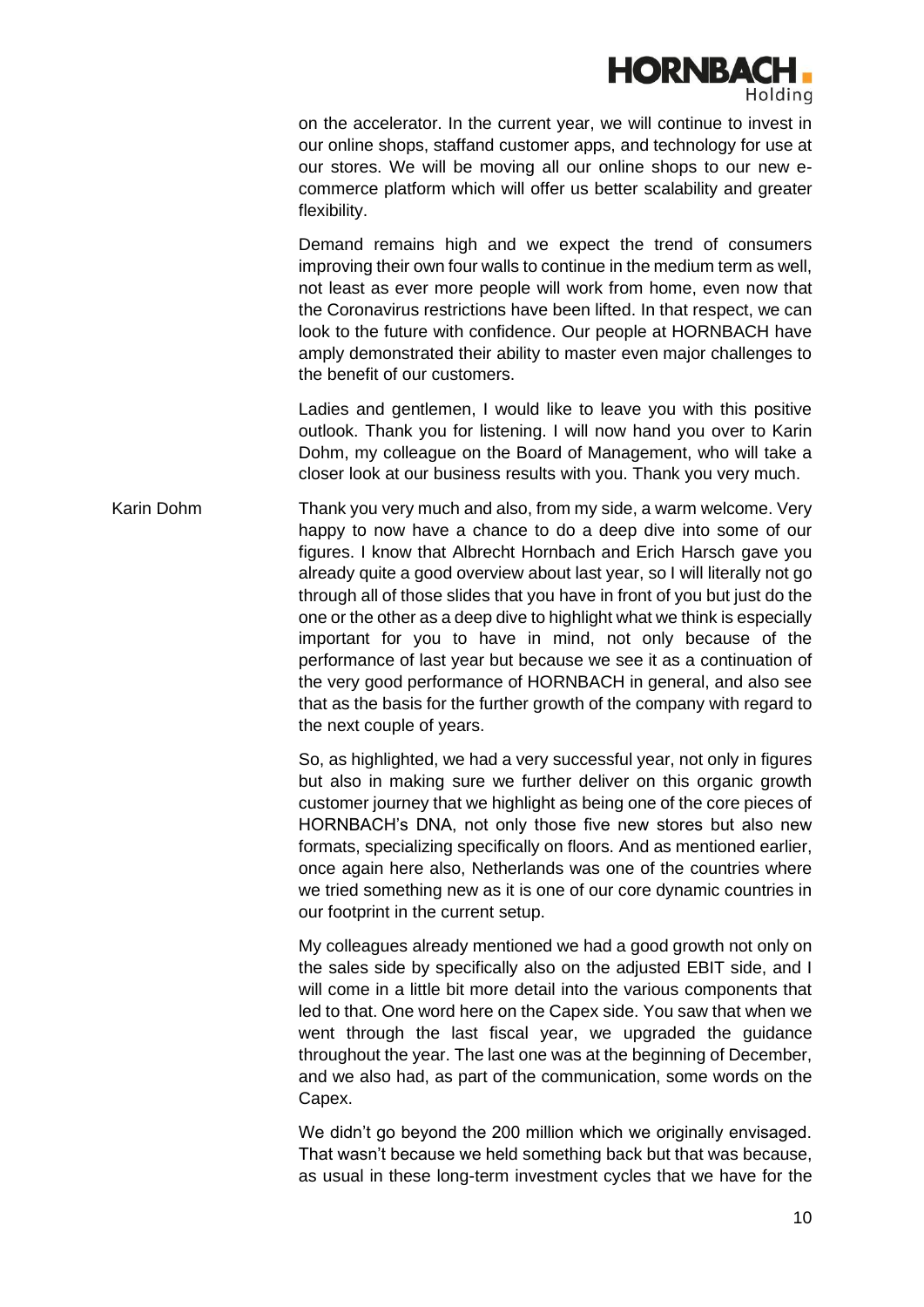

stores, sometimes things fall more in the one or into the other fiscal year and that then just has quite some influence on the figures. But it doesn't mean that we, as said, held anything back. It's just the course of how you build and how quickly sometimes things evolve or sometimes, as I say, fall into the next month which then happens to be in another fiscal year.

A quick view onto the various quarters, also to give you a highlight over the course of the last three years. And due to Corona, we like to show not only the current year or the last fiscal year and the previous one but also this three-year waterfall.

And you see here quite nicely that throughout the whole set of the four quarters, we were able to outgrow the previous one and the one two years before, so both on a one-year and two-year comparison, Baumarkt growing here with 7.4%. And the Baustoff Union, which sometimes comes across quite small, but also had a very nice growth with 11.8%, so double-digit in the last year.

So that obviously being still influenced by closures. We mentioned that earlier. So we had, throughout the various countries, a couple of closures which affected the figures and probably also the composition of certain channels, when you think about our interconnected retail approach.

Nevertheless, all in, a very successful year, and especially also when you look into the like-for-like growth, as you see it here on this chart, across all of our countries and regions. So we're very happy with that outcome. And as said earlier by my colleagues, a very good basis, when you look into the market share expansion which we were able to collect, to make sure that we can use that to build further also in the current and in the next years.

One of the key figures which I wanted to highlight is this, what is here on the right side, the sales per square metre. That includes anything, whether that is starting in the online world or whether that is classical stationary sales. And we think that is one of the strengths specifically amongst our German competitor landscape, where we are able to set ourselves off even further, if you compare that with the previous year. And that allows us obviously to also then expand our position. Erich Harsch specifically highlighted that amongst the German competition.

And you know that the German market and its competition is very dense. And we have, of course, a footprint which is very successful in many countries, but we think it's always important to also be successful in your home market because that ultimately drives, of course, the strength of your brand.

E-commerce was mentioned several times and I would like to highlight here just one aspect. Obviously, as shown on the slides earlier, we had some closures. And of course, people use the one or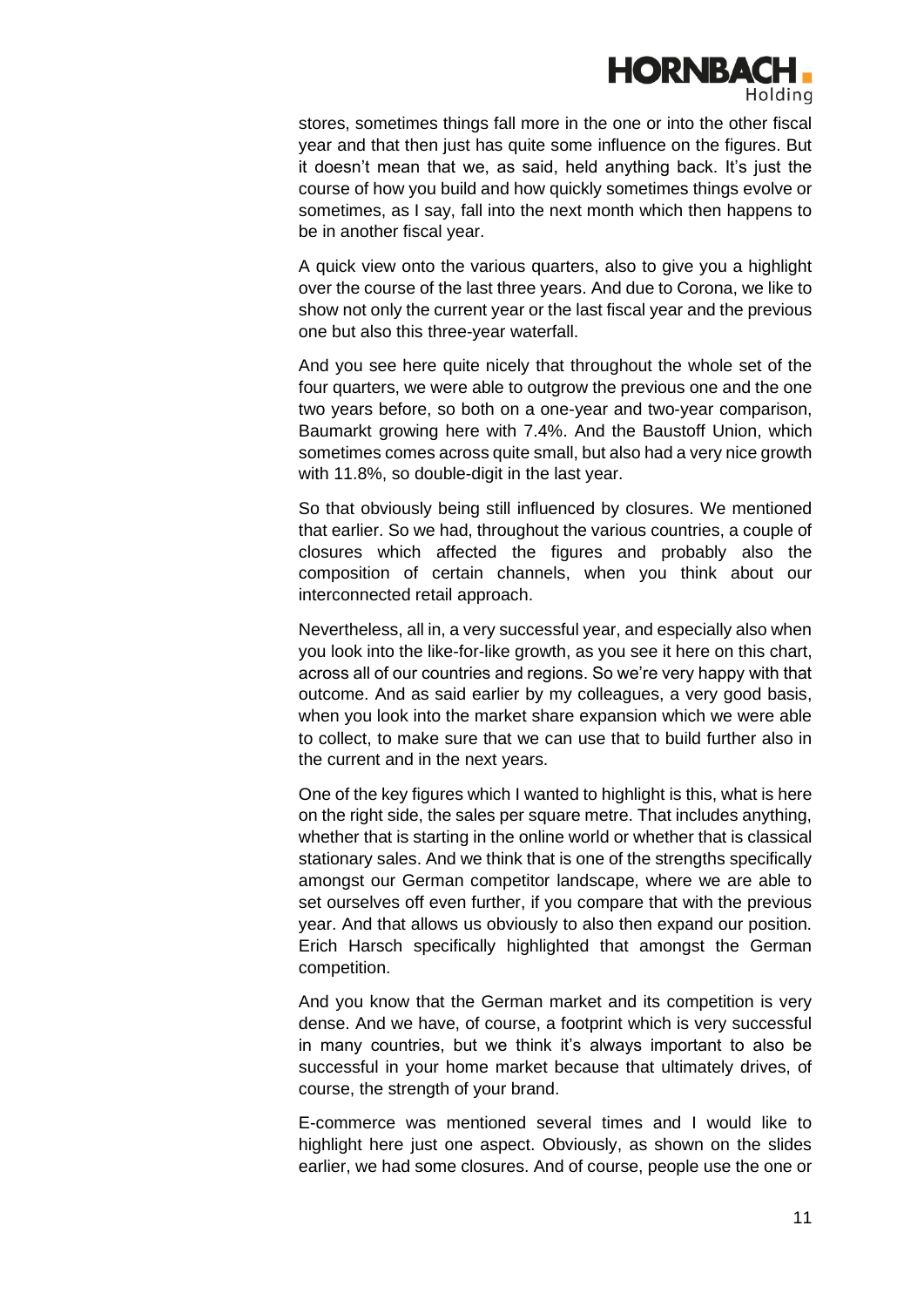

the other channel more or less if stores are closed or not. And of course, that also drives the behaviour or the shopping behaviour. Nevertheless, as Erich Harsch highlighted already, we are strongly convinced that technological leadership in this customer journey is one of the key factors.

And that is one reason why we also continuously invest not only into the stores and the store network but also into our online setup, into the web shop, the app, the various parts that you can use there that build the experience for the customers. Because ultimately, we don't want to drive customers into the one or the other channel. We're really convinced that as good as the journey gets, that will drive a positive experience and that will ultimately drive sales and ultimatelyultimately, of course, then EBIT.

And therefore, it might well be that these 17.2%, as we just had them in the last year, change. They might grow. They might shrink slightly. But we think that is not really the crucial element. The crucial element is that we have also in this online DIY market a good market share, which we have, and that we're able, as said, to make sure that we have a very good, seamless journey on offer for our customers to enhance that experience even further.

Cost management, of course, always important to make sure that you translate those extraordinarily good sales into a very good EBIT. We are continuously, as I said, investing, and we will keep that, also coming back later on that aspect in the current fiscal year.

And therefore, you see here, nevertheless, although we built up, for example, personnel… We hired people. We want to make sure we have good customer service. That means people who are not only there but who are also able to provide good advice. And we consciously invest in our people, continuously. Nevertheless, despite all those investments, both in personnel and in store and other expenses, we were able to demonstrate that we, A, kept a very good gross margin development, and B, also had an overall cost ratio which is really attractive on an ongoing basis.

Which brought us, as said earlier, to quite a good EBIT development, 11.1% growth, fantastic figure. And also, when you look into the translation between adjusted and unadjusted EBIT, there was also quite some stability visible. We have, of course, always the one or the other gain from sales from smaller pieces of land which we have sometimes left or right of our stores, where we then sometimes buy small pieces or sell small pieces.

And then also, of course, in the continuous development of our IFRS valuation, as you know, those are always discounted with the riskadjusted work. So that means we also there had the usual developments that are very much in line with what you see, or what you saw in previous years. Ultimately, the EBIT margin, with 6.2%, is something which we really think is a very good performance and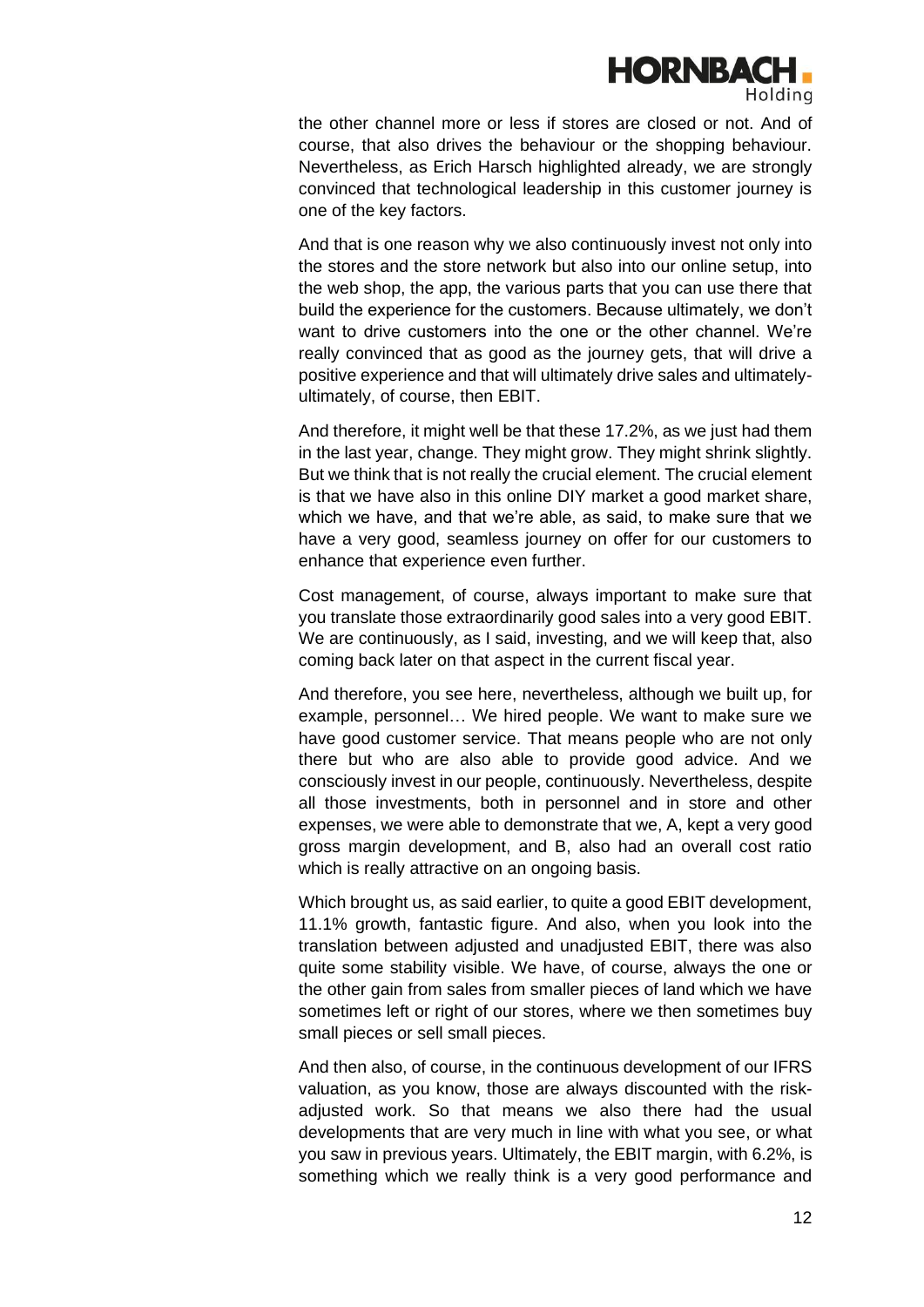

gives you also some indication of HORNBACH's strength.

I brought along as well a slide which gives you a deeper cut into the geographical as well as the operational segments. On the left, as I said earlier, not only on the sales side, also here on the EBIT side, very good development across all parts of the group, not only in Baumarkt, which of course is our core and heart of the operational excellence, but also when you look into the other parts. That is giving you, I guess, some confirmation that individually but also jointly, taking into account the fact that we own two thirds, roughly, of our real estate, that leads to a good contribution to the overall EBIT and its margin.

Geographically, I think you might want to take along, A, good growth across all countries on the EBIT side. Of course, we see different margins in different countries, very much driven by the individual competition and the landscape around that. And also, currently, I would claim roughly one third of EBIT is generated in Germany, two thirds outside, as one of the perhaps figures you want to take along.

Only one word I would like to take into some other KPIs, important for some of you who went into specifically country analysis. We're also proud that we now are in a status where specifically Sweden is able to not only generate a surplus, but due to this now continued journey of positive EBITS there, we were able to also re-evaluate the country. And that leads to an upside in the tax rate, which you might have seen in our figures published. So that is reflecting on an IFRS basis, nevertheless also reflecting the very good development across all of our regions.

The very good result, as mentioned, brought us to the decision, and my colleagues highlighted that earlier already, to increase the dividend. We propose now 2.40 to the Annual General Meeting, which will take place at the beginning of July. That is not only a good path towards what we always said, being 30% of the pay-out ratio is one of our targets, but it also is in good part driven by the fact that we say our aim is to always pay a dividend and to ideally not pay a dividend that is below the previous year.

So that is unchanged, also with a view, of course, to the future, to make sure we have there a stable basis to, as said, have the last year's dividend always as the lower range and the 30% pay-out ratio as the upper range, to which we want to develop further.

One word on cash, for the reason also to make sure that you take into account two aspects here. Number one, capex. I mentioned that earlier. I want to highlight again that not everything that we invest into the online shop or the app is going through the balance sheet. So part of that is incremental. And you will see it reflected in the P&L. So the investments and anything that is immaterial is more than what is reflected here in Capex.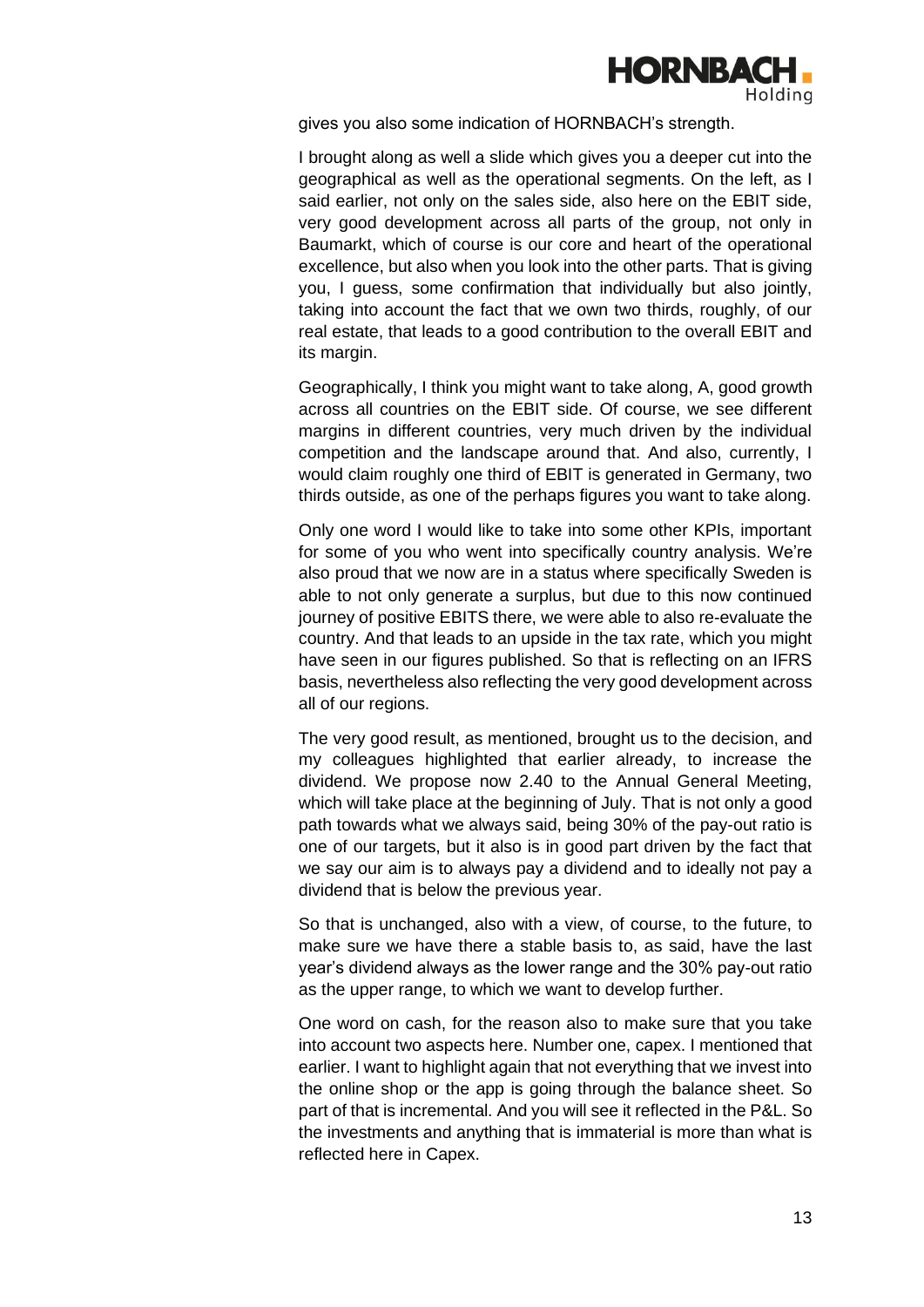

Obviously, the good operative activities brought us also increased funds from operations, and you see that stable development obviously also reflected in our balance sheet. Very good and stable setup here, whether you think about the equity or whether you think about also the availability of goods, which ultimately is here reflected in those figures as they were on February 28.

We deliberately bought earlier and more inventory over the course of last summer and autumn to make sure we have certain availabilities safeguarded for this very important first quarter for us, where we're currently in, and also to be able to beat, of course, availability amongst competitors in the one or the other area. Therefore, the build-up of the inventory was deliberately and proactively done by us.

Last figure from my end before we want to enter into Q&A. First time that we were able to publish our Scope 1 and Scope 2 carbon dioxide footprint. This is based on a process we ran over the course of last winter, including not only the sheer process of collection but also to make sure that those figures are reliable and traceable.

We included some adjustments on our software. We also made sure that we had a special audit run through those figures and the process, how they were collected, as said, to make sure this is reliable and also reproductively possible. Sorry for twisting up here with my English.

What I tried to say is we established a process which we can reuse over the course of the next years, obviously in addition to what HORNBACH already did in the past to make sure that we're not only adding to E but also to the E, S and the G of the whole ESG world.

We are now focusing on, A, for this year, looking into the question of how can we work on Scope 3, and B, making sure that we have a couple of measures identified which we then can also tie to the board's remuneration from next year onward.

I will stop here, and then very happy to take some of your questions, or any of your questions.

Antje Kelbert Thank you very much for your presentations. Before we are now available to answer your questions, I would like to give you some guidance on how the Q&A session will proceed. We will start first with the questions here in the room and then we will transfer to the participants of the telephone conference.

> When you ask a question, please use the microphone in front of you, or in the back of the room, wait until a microphone is handed to you. This is to ensure that the digital participants can hear you as well, and your question. Please introduce yourself briefly by name at the beginning of your question.

> Following the questions from the room, as I said, we then go to all the digital participants. And you cannot ask questions from the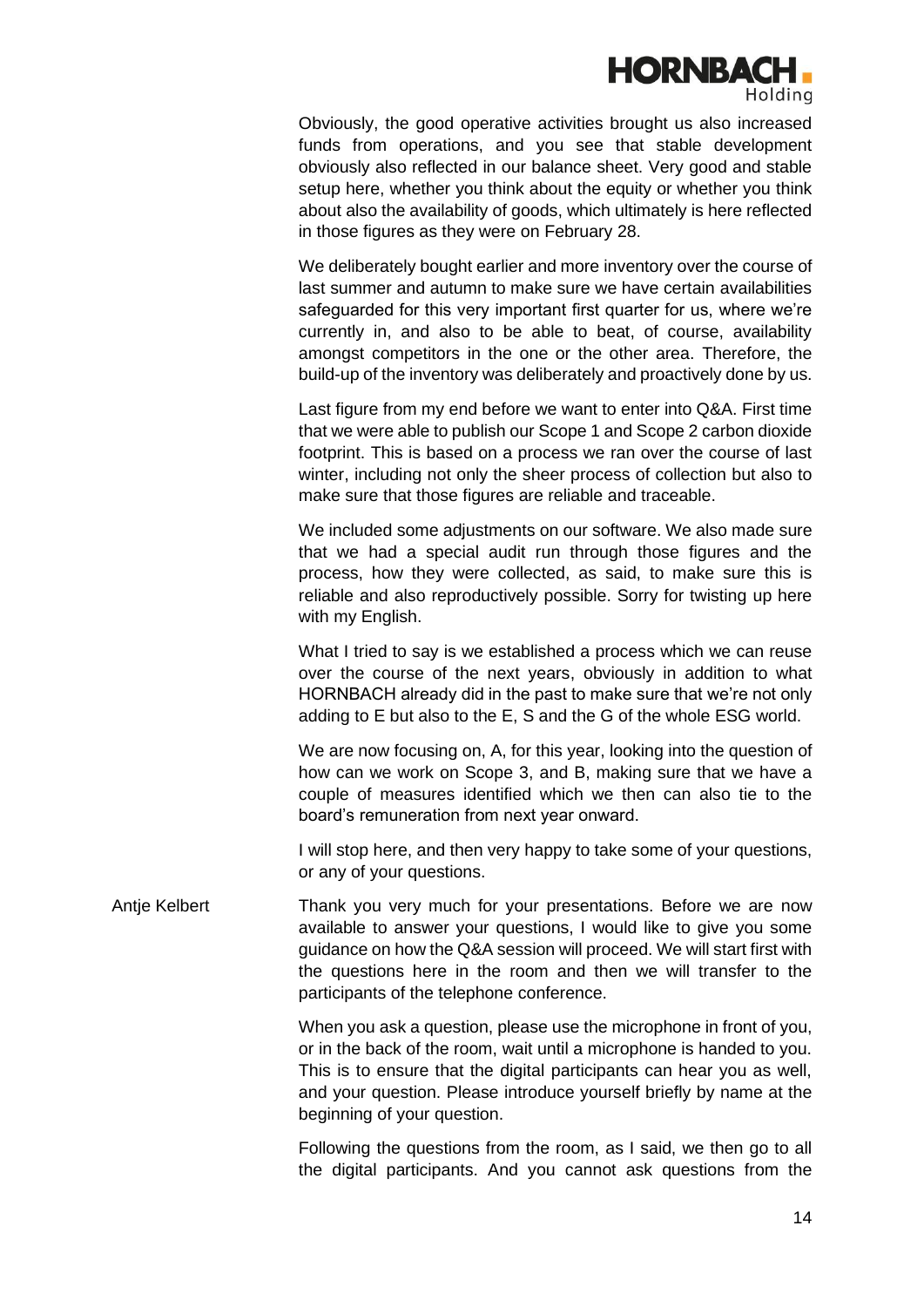

webcast tool, but only from the conference call. To dial in there, please use the dial-in details you have received via email upon registration.

If you would like to ask a question, please press star followed by one on your phone, so star and one, and please mute your webcast, in addition. If you wish to remove yourself from the question queue, please press star followed by two. We will now start with the Q&A session here in the room. Who is ready for the first question? We'll start with DZ Bank.

Thomas Maul Thanks for taking the question, Thomas Maul, DZ Bank, I've got two. First one, can you please elaborate a bit on average basket size? How much do consumers actually spend on average in your stores and how much do they spend online?

> And yes, the second one is, with regard to the deterioration in consumer confidence, have you actually recorded any kind of deterioration, any kind of downtrading following the deterioration? Are consumers buying cheaper products? Are they buying more private labels and less branded products? So, that's it. Thank you.

Karin Dohm Yes, maybe I'll start a little bit and then happy for additions. So to your question, in general, we observe growing basket size. So that is very much in line with our observation that people think and buy then consequently more in projects.

> So that we originally see exactly what we always also have geared our whole organisation towards, that whether that is a private or a professional customer, those usually come along not only to buy one screwdriver or something along those lines, but really have a project in mind and buy according to that. And as said, that results in continuously growing baskets. We do not necessarily publish precise basket figures, so my apologies for that. Nevertheless, in general, size is growing.

> We see also continuous demand currently. As you know, since March 1, we are not only in the usually strongest quarter but also in the first quarter of the new fiscal year. We see, as said, still an ongoing strong demand, and as also said, with this, yes, project view, independent of what type of customer.

> To your question, online versus offline, I think for us it's really important to have two things in mind. Number one, there is, of course, an element of flow. So we see a lot of first views. When a customer approaches HORNBACH, there's always this first interaction in the online world. That doesn't necessarily mean that also the transaction is finalised in the online world but that is definitely the starting point, also independent to the fact of whether that is a classical retail client or whether that's a merchant or whoever that might be.

> And I think, therefore, it's not strictly a hard differential with the figures as you saw them. We see currently roughly one fifth of the sales in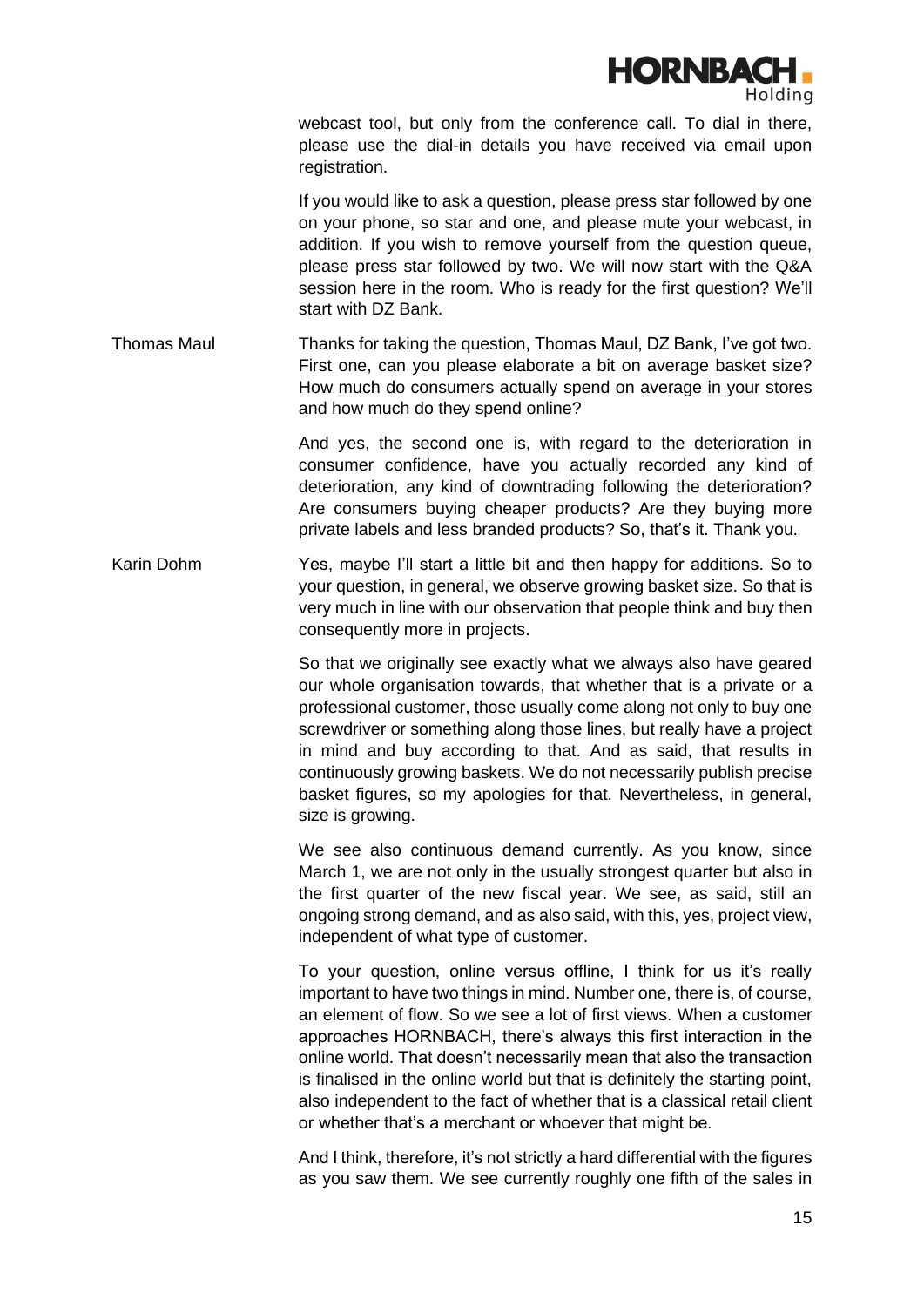

the classical e-commerce area, including click-and-collect, including direct delivery. But I think, as Erich Harsch also said earlier, the portion of our sales which is starting in an online context is way higher.

And you had one last question on the white label side or the private label. In general, it's roughly a fourth of our sales, but so to say, it is across all channels or all forms of interaction.

Erich Harsch We don't observe downtrading effects at the moment. Maybe it will change in the future, but not at the moment.

Thomas Maul Thanks, great.

Antje Kelbert **Okay.** So who would like to ask another question? So no further questions? Yes, please.

- Franck Falezan Franck Falezan from Primestone. So maybe obviously, given the spike in energy prices, there's the prospect of potentially a recession later in the year. What are you doing to prepare for such a possibility or what could you do if that were to happen?
- Karin Dohm Yes, I can start a little bit specifically on the energy side. Obviously, we are affected, like everybody else, in the sense of our energy bill is also, ceteris paribus, going up. What we're currently doing is a number of aspects, of course. Since the beginning of the war, we have started to make sure that we have, A, more intense interaction internally, as probably any company has.

We are specifically analysing currently how we can affect the large consumers, so to say, which in our case are the stores, for example, the store network and the logistics, when you think about energy consumption. And that means we're currently, specifically with a view towards the winter, observing how we can make sure we have more flexibility perhaps in some energy consumptions.

That might be things such as, is there a way we can operate our lighting and anything that is attached to that in a slightly different manner that doesn't negatively affect customers but brings down energy consumption? A very, so to say, specific operating question. And we're also looking, of course, into further trying to safeguard certain price structures and things like that.

- Antie Kelbert **Okay**, next question.
- Male Questioner 1 Yes, on inflation. I know your own prices are determined by your own tracking of competition. So first of all, I'm wondering by how much have your competition increased prices this year? That's the first question. And the second question on inflation. What do you expect, how your customers will behave in an inflationary environment? And do you expect that some of the projects might be pulled because it's becoming too expensive for your customers? Thank you.
- Erich Harsch So I'll come to the second question first. We really don't have an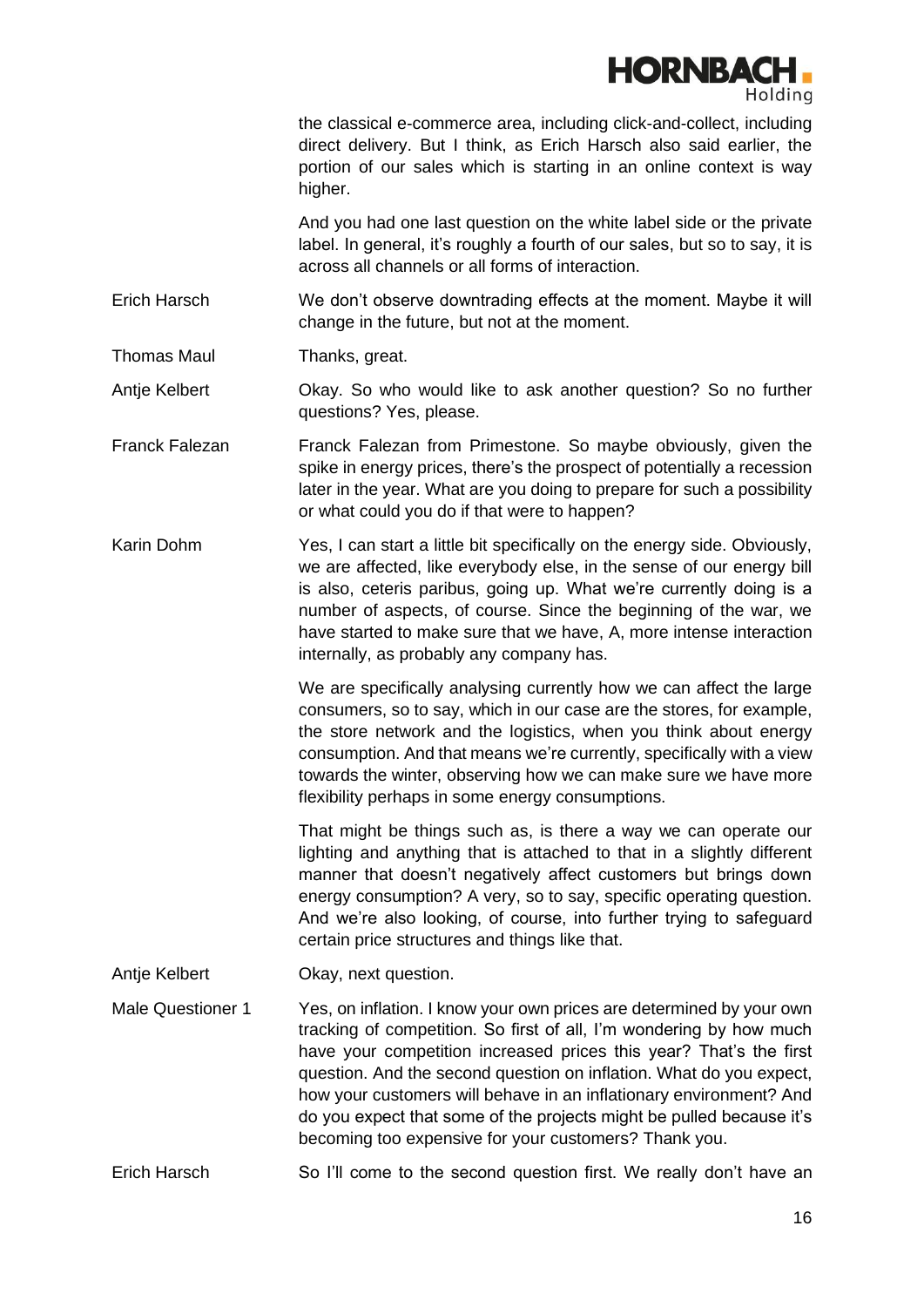

exact expectation. Because if there is less money for the people because of inflation, it also could be a chance for HORNBACH because we have our everyday low price concept.

And if the people are more comparing the prices, more people will find their way to our stores than to other stores. That could be a chance. It also could be a chance if the people don't go on vacation with expensive journeys, but are staying at home and prefer to improve their homes. That also could be a chance.

And, of course, it could be a risk if the people don't buy anymore because of the inflation. So I think nobody really knows how the concrete behaviours of the customers will develop. But I am convinced we will be able to make the best out of it, whatever will happen, and we will be able to deal with the situation in that way or in that way.

And the first question was about increased prices with our competitors. There is no general trend. It depends on certain products. Of course, there is a movement of increasing prices, upgrading also the sales prices in correlation to the growing buying prices. But the market decides, and nobody wants to be the first to have higher prices. So the pricing development on the sales area is much more slower than on the buying side.

And, of course, we want to make fair agreements with our partners, our suppliers. And maybe there are suppliers who are seeing a chance for themselves to increase their profits, but others also have problems with the higher energy costs and transport costs and so on. And so it's our responsibility, with fair agreements, to help our suppliers so that they can join us and have a fair partnership to handle the, of course, very difficult situation in some areas.

- Antie Kelbert **Okay, thank you. Do we have a further question from the room?** Please.
- Benjamin Thielmann Okay, thank you very much. This is Benjamin Thielmann from Berenberg. Maybe you could give us some colour, what products are mostly affected by your supply chain issues. Is it more in the garden equipment sector or is it electrical components, or what products are not arriving in your stores right now?
- Erich Harsch At the moment, we have no real problems with non-availability. We have a good stocking policy, or we had a good stocking policy, so our stores have enough products for the now starting spring season, which is the most important season for our sector.

And we have no general problem. We have problems, of course, in certain products, but not really at the moment, but to expect in the future, when our stock is gone because of the sales. And we try to create alternate supplying opportunities and look at how we can be more independent and have more choice between more than one supplier. I think in difficult situations, you have to look that there are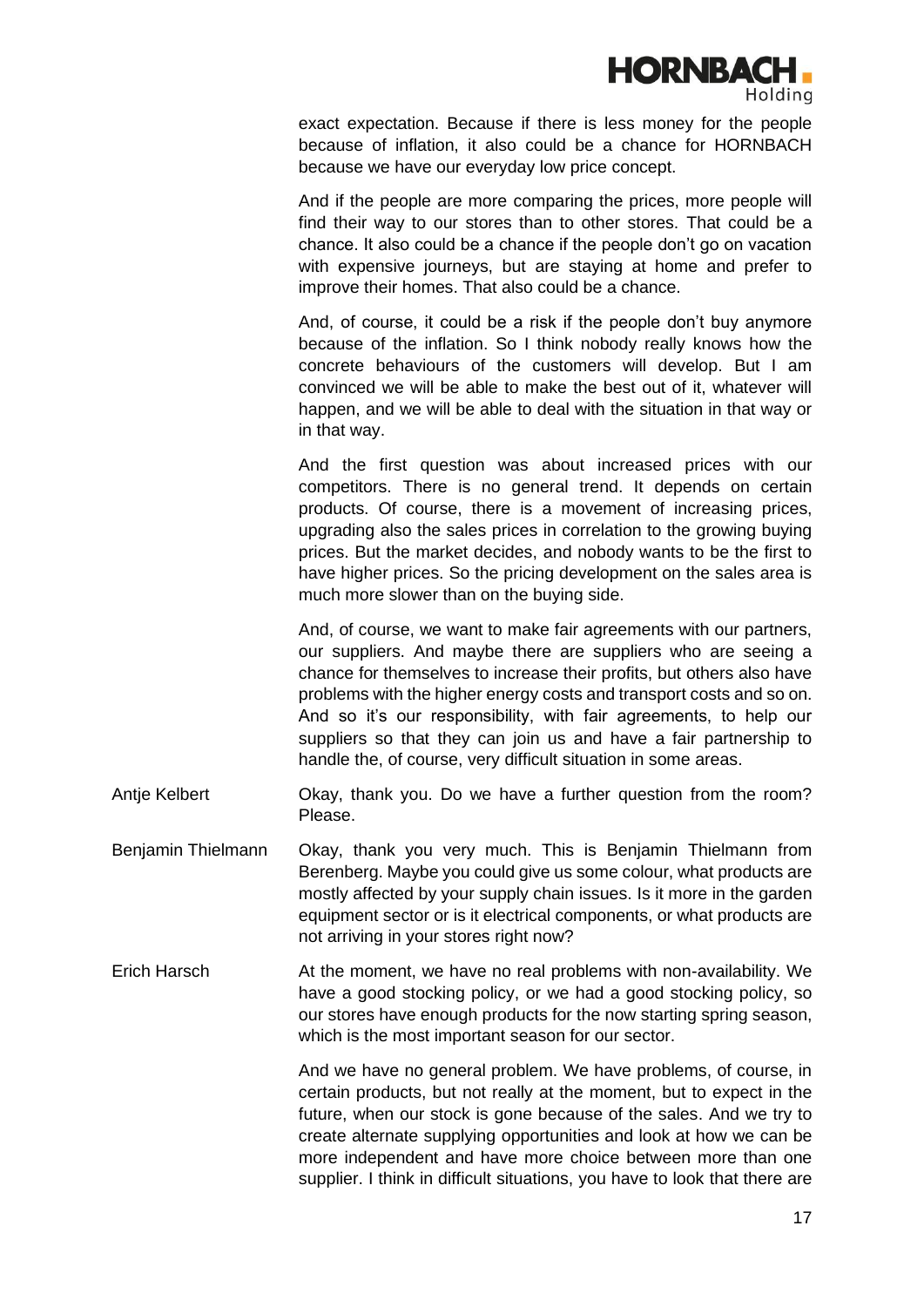

as less single points of failure as possible.

- Albrecht Hornbach I would add that, actually, builders' merchants have more problems with their goods. For example, all these commodities which are very energy consuming in production, like stones, tiles, steel, these have long delivery times and make the life of a builders' merchant harder in the moment, harder than in the do-it-yourself stores.
- Benjamin Thielmann Okay, thank you.

Antje Kelbert Thank you. Do we have a next question?

- Benjamin Thielmann Okay, thank you. I would have another one. Could you give us some colour on what countries are you targeting with your international store expansion? I know that you're aiming to open 25 stores in the next five years. In what countries can we expect more store openings?
- Erich Harsch Preferred in our existing countries, not in new ones, because we have enough possibilities in the countries we are in at the moment. And, of course, there are countries with more possibilities, for example, Romania or also the Netherlands, as I told before. And it's more difficult, for example, in Switzerland and Germany, where there are already many competitors and no white spaces on the landscape. So we have opportunities. And, of course, it's difficult to develop new stores, but I think we can reach the number you mentioned.
- Benjamin Thielmann Okay, thank you.
- Antie Kelbert Next question, please.
- Male Questioner 2 Does the increasing online proportion of your sales have any influence on the average store space that you're targeting in your expansion?
- Erich Harsch I think the problem is if there is a big store and a small store, always the big store wins. That's our experience. So I think there, because of our main customers, our ability to store many materials for buildings and which are long and heavy and not so comfortable to handle, I think the big stores will remain as the preferred store concept in our sector.

Of course, we have also stores which may be a little bit smaller and have more a role in online channel. But I don't think that's a big change in the strategy for the stores. The increasing online part, I think, in this year we will see not any further increasing at the dimensions we had. Why? Last year, during the lockdowns, if we have no lockdowns in the future, the online share will be a little bit smaller, not more increasing in the next year. But we are on a significantly higher level than before the pandemic era, and we will stay on the significantly higher level and this will increase further on, after having not a comparison with lockdown times.

Antie Kelbert Thank you for that. Just as a reminder for the conference call, if you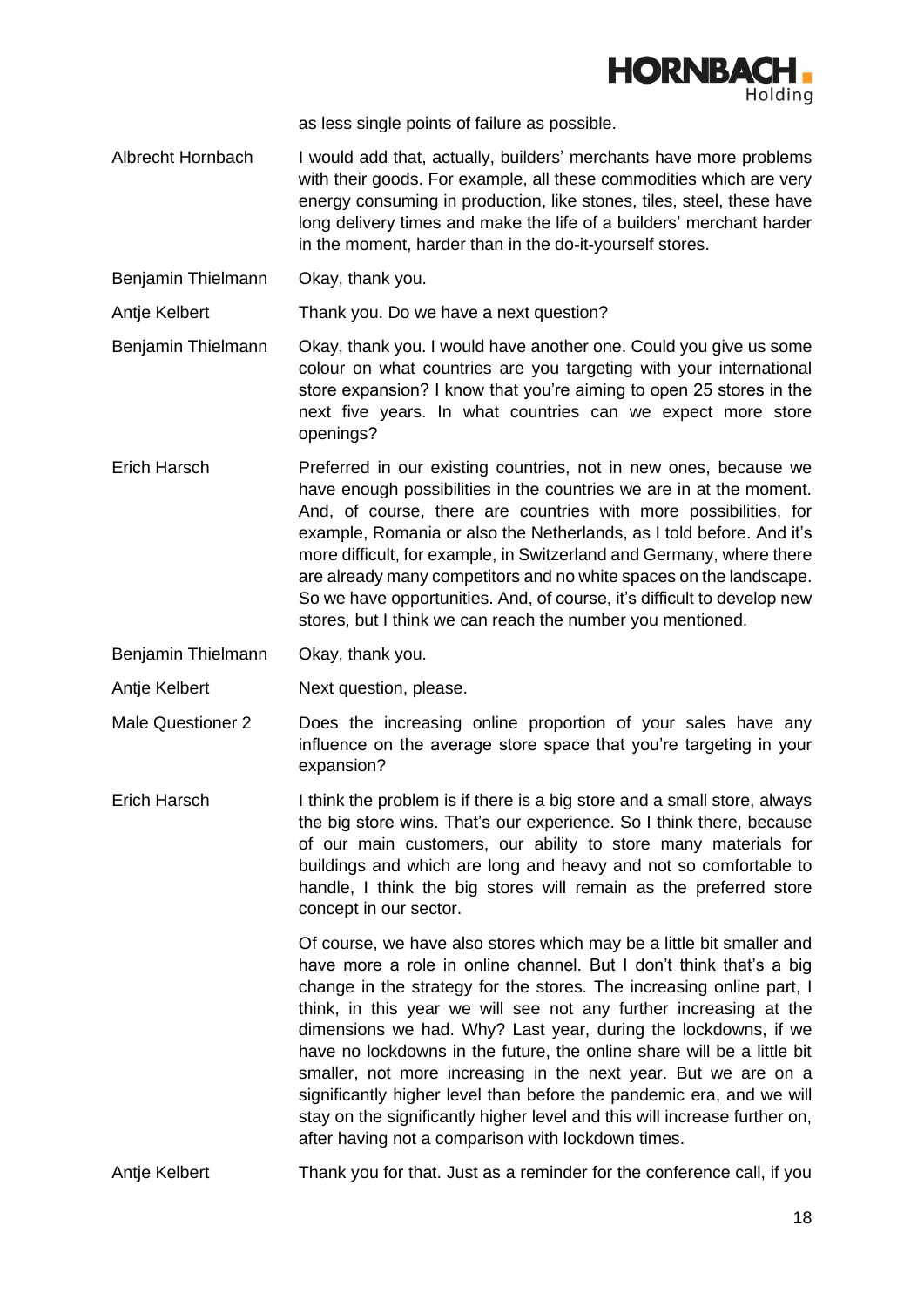

would like to raise a question, please press star and one on your touchtone telephone. There is one question. Do we have a question, before I switch to the conference call, here in the room? Yes, please.

- Male Questioner 3 Maybe a quick question on acquisitions. You mentioned that it's actually difficult to find locations to open stores. Would you consider acquisitions? And how likely that is.
- Erich Harsch We are more fans of organic growth and not of acquisitions. And so maybe Albrecht Hornbach can say something, because I think HORNBACH didn't have many acquisitions in the past.
- Albrecht Hornbach In the seldom cases when we took acquisitions, it was only with a focus of the real estate behind, not on the business model or something else. And even that is difficult enough.
- Antje Kelbert Okay. So let us now move to the conference call so that these participants are also able to raise their questions. And I would like to hand over to our telephone operator now.
- Operator The first telephone question is from the line of Christian Bruns from Immobilien Bruns. Please go ahead.
- Christian Bruns Yes, hello. It's Christian Bruns speaking. I have two questions. The first one is about the financing of the acquisition of the HORNBACH Baumarkt shares. Do you still think that you need to raise an equity part to finance this? Or given your strong balance sheet, are you also able to finance this with debt or retained earnings, of course.

And the other question is about real estate. Given now your higher part in HORNBACH Baumarkt, is it possible to combine real estate in the Hornbach Immobilien sector and also the HORNBACH Baumarkt Group? And could you generate synergies from this? Thank you.

Karin Dohm Thanks for those questions. To your first question, as said earlier, we took a first financing step by using a bridge facility. As we published, that is currently now something where we are working to make sure we transform this more short-term bridge facility to a mix of longerterm financing pieces.

> We are having the bridge facility with the possibility to use that as a minimum or in general, without any further negotiations, so to say, for a year. So there is no hard hurry. We have all the timing flexibility that we need. But, of course, we want to make sure we have that transformed into proper long-term financing sooner than later. So we're currently running through some specific setups there to parcel that.

> And obviously, we also always said that we want to make sure we have not only the good rating that we obtained last autumn from Standard and Poor's but also keep that. And those are the two, yes, I would claim, guidelines that we use currently to decide how we go further on that topic. But I think that is a little bit the design pattern,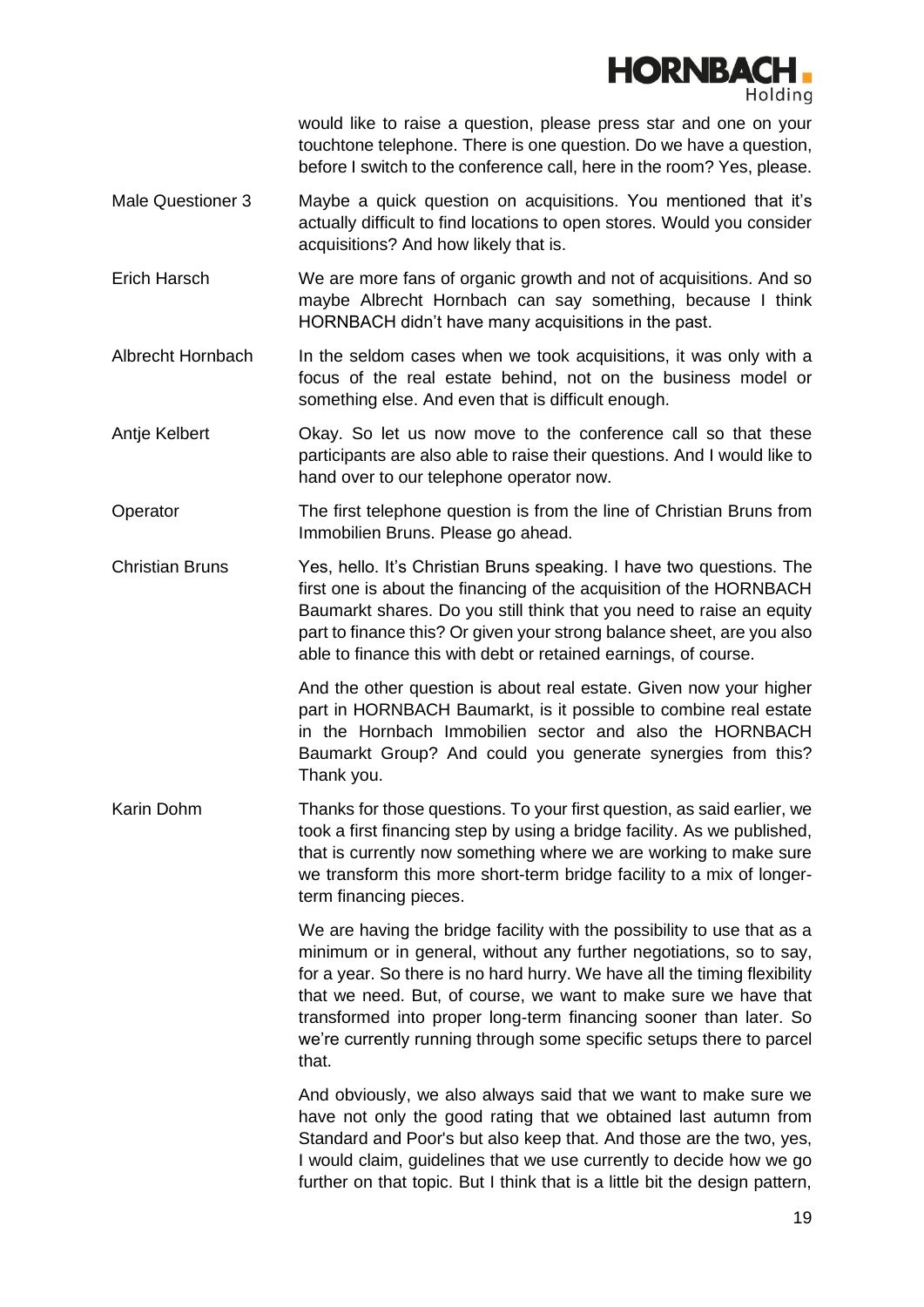

as we also announced earlier.

And to your question on the real estate side, of course, as we managed to be very successful in this delisting and got beyond the 90%, the real estate transfer tax, according to German law, is due on that part of the real estate which is in Germany. We don't have anything similar in any of the other countries where we currently operate. And that, of course, then gives us the flexibility to, afterwards, move real estate within the group without triggering that again, if I got your question correctly.

Christian Bruns Yes, thank you very much.

Operator The next question is from the line of Johan Van Den Hooven from Value8. Please go ahead.

Johan van den Hooven Yes, good afternoon. It's Johan Van Den Hooven, Value8. A few questions. The first one is about the tax rate where you said it's a bit lower in the past year due to tax also carried forward in Sweden. Can you give a bit of idea for the tax rate going forward? Is there the same impact in the current year?

> Second question is you gave guidance on revenues and on EBIT. Is it also a possibility to give guidance on the net profit per share, given of course the change in the minority stake? And the third question is the minority stake is just over 9%. How often are you planning to give an update about any changes in the minority stake? And then the fourth question, the last one for now, is can you give you a bit of an idea what the first reactions are to the expansion in Kerkrade in the Netherlands about HORNBACH Vloeren? Thank you.

Karin Dohm Okay. So let me start with those first ones on the financial side. So tax effect, I can't give you the exact figure there but it is of course a one-off, so to say. Because being able to balance the tax effect due to the write-up, so to the increase of the valuation, is a one-off. And therefore, as said, it's not a big change that we expect for the future, to have there a strong change. But as said, we don't give any hard tax ratio guidance but it's something where we, in general, expect stability. We're also not expecting any hard tax rate changes in any of those countries where we're currently active that could influence our picture in its entirety.

> With regard to the minority stake, I wasn't sure whether I got that question correctly, but I understood how often we would give an update on this percentage.

Johan van den Hooven Yes.

Karin Dohm Of course, if there is a relevant change, we would always make sure we provide there an update. And so currently, or since the delisting, there was simply no change. We haven't bought anything, nor did we sell anything. So that is unchanged since then. And yes, if there is a material change, of course we would provide information, absolutely.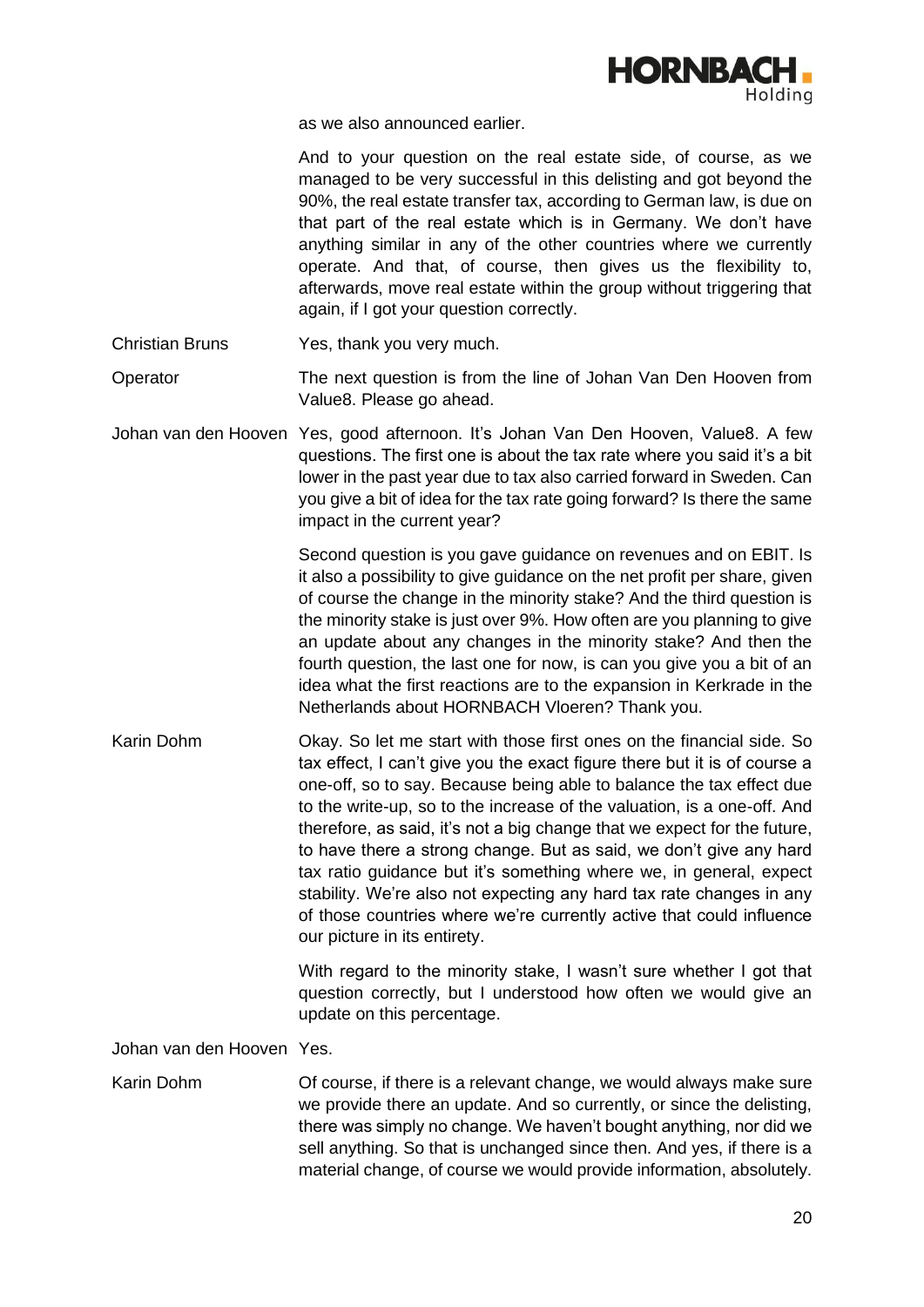

Oh, guidance for earnings per share, excuse me. Also that one we're usually not providing. And as this is not a specifically easy future we're currently all in jointly, we didn't want to start with adding new KPIs on which we provide guidance. I think, and allow me there a reiteration, I think what we really want to bring across is we're seeing good momentum on the sales side, we're seeing HORNBACH in a very good position when it comes to market share and the basis for further growth.

We are having very specific ideas about investments both into the store network as well as into the e-commerce angle, to make sure that, as said, the customer journey is staying attractive. We are very conscious in our price policy, as also said earlier, to make sure that we are, of course, safeguarding our margins where possible, but on the other hand, providing reliable costs and prices to customers wherever possible.

And ultimately, we think that's a good position, also with this mixture of customers which we have which are, on the one side, professionals, on the other one, the retailers, to be able to navigate certainly uncertain waters in the next month's/years and stay ahead of the pack, if I may say so. But I wouldn't dare to give you any guidance on earnings per share ultimately. But maybe that's a good transition into Vloeren.

Erich Harsch Yes, HORNBACH Vloeren. As you know, we have, since more than one year, two stores in Germany, in Berlin and in Köln, called BODENHAUS, with a separate concept only for flooring. And our colleagues in the Netherlands opened this year in February HORNBACH Vloeren. It sounds similar, but it's a different thing. Because in Kerkrade, our HORNBACH store, directly beside HORNBACH Vloeren, changed its content and gave all its flooring contents the HORNBACH Vloeren concept to get more space for other assortments and for renewing some areas in the HORNBACH store in Kerkrade.

> But both concepts as well, the German concept of BODENHAUS as well as the HORNBACH Vloeren, started quite good. Of course, it's necessary to get known at the customer side, that there is a new concept with much more competence and a much broader and deeper assortment on the flooring area. And it grows continuously and the time will come, I think, in the next year, to decide how to develop in the future. At the moment, we have made no decisions to start new expansion, stop the old expansion, or just stay with these three stores. It will be new consideration, how to handle the flooring concept for the future.

Johan van den Hooven Okay. Thanks very much.

Operator The next question is from the line of Ludovic Allegre from Kepler Cheuvreux. Please go ahead.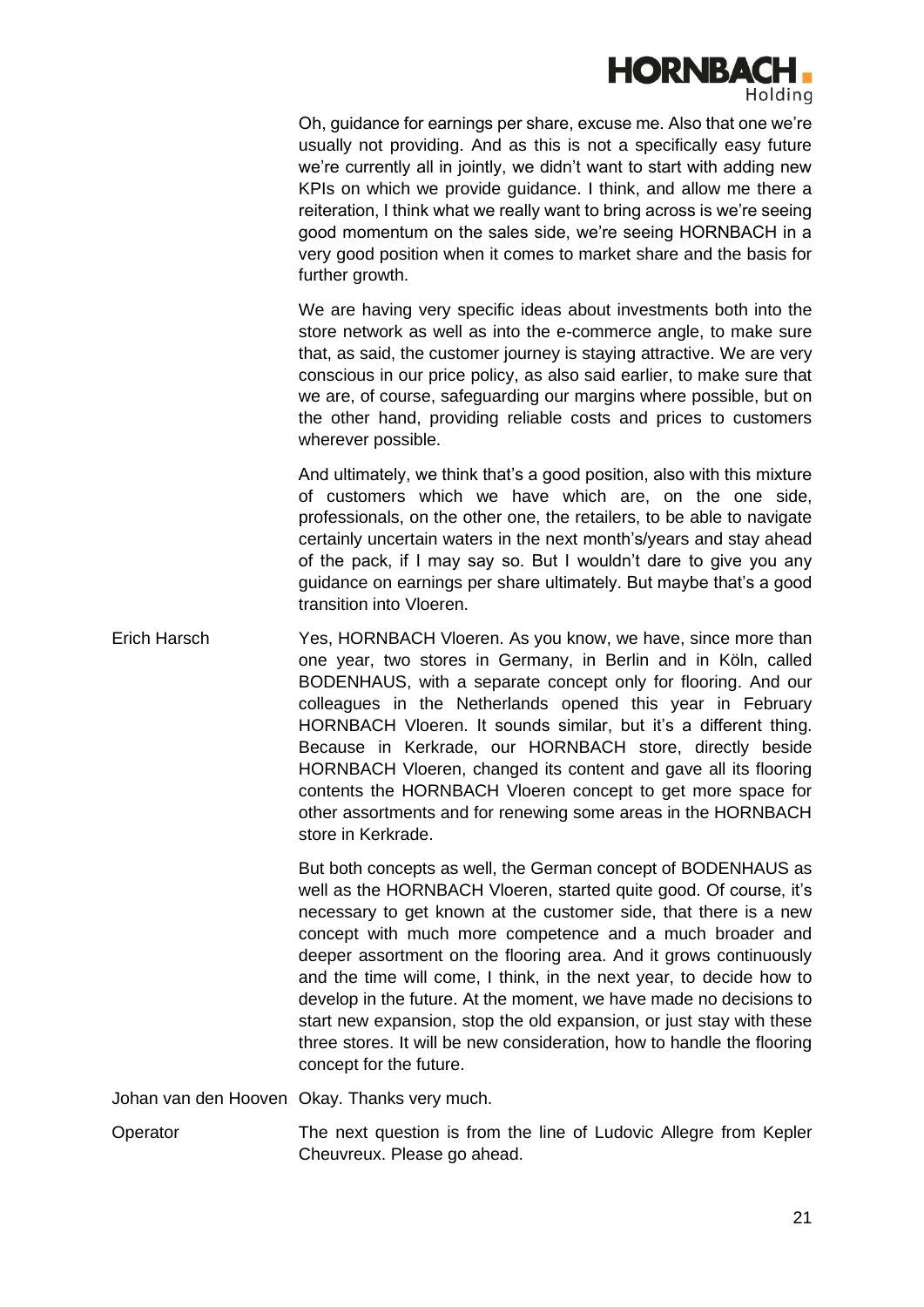

Ludovic Allegre Yes, hi. Ludovic Allegre from Kepler. I have two questions. The first one, maybe could you be a bit more precise on your guidance? For example, on revenue, can we expect 2% to 5% growth this year? And on profitability, could you elaborate on the meaning of slight decrease? For example, do you expect to retrieve your full year 2021/2022 adjusted EBIT level from full year 2023/2024? So this is my first question.

> And the last one is, have you already started to increase your prices to offset cost of inflation? And more globally, how is it taken by your clients so far? Thank you very much.

Karin Dohm Yes, let me start, and then maybe there's something we should add. So with regard to guidance there, the general, let's say, translation of slightly in both areas, whether we think sales as well as EBIT, is, I would claim, up to 10%. I think that's probably a figure you might want to have in mind. Anything further, precisely, with regard to where in those ranges obviously is beyond anything which we currently can foresee.

> Obviously, as said, we see current market movements and we all are depending, up to a certain degree, on the geopolitical development that might take place during the course of the year. The earlier, of course, the Russian war in Ukraine is stopping, the earlier certain limitations in the logistical networks around the globe are, yes, redeveloping into what might be a more relaxed or normal state. That, of course, will have its influences, but that's currently the general picture we foresee there.

> Pricing and price developments, obviously something I would hand over to Erich Harsch. I think one thought just I would like to provide there is you might want to keep in your head that, of course, the current situation is specifically noteworthy with regard to inflation and general price developments in all areas. Nevertheless, parts of that was already there last year. So when you think about prices, for example, one individual piece of shipping of one container, things like that, or wood was mentioned earlier, a certain element of that was already there last year.

> That doesn't mean it is not a very specific situation currently, but I think there is an ongoing element of that which is not new. And that means there is a well-trained muscle in our organisation to address that and to act accordingly. As said, that doesn't make it easy, but I think, as said, there is a very conscious organisation looking into those topics on an ongoing basis.

Erich Harsch So our prices. To say it clear, we want to have the best prices for the customers in the future as well. We have it in the present. We had it in the past. And we will stay on that position. Of course, it's difficult in some areas of product, but I think it's much more expensive to lose customers because of too-high prices than to wait a little bit till also others are maybe raising prices because of higher buying prices.